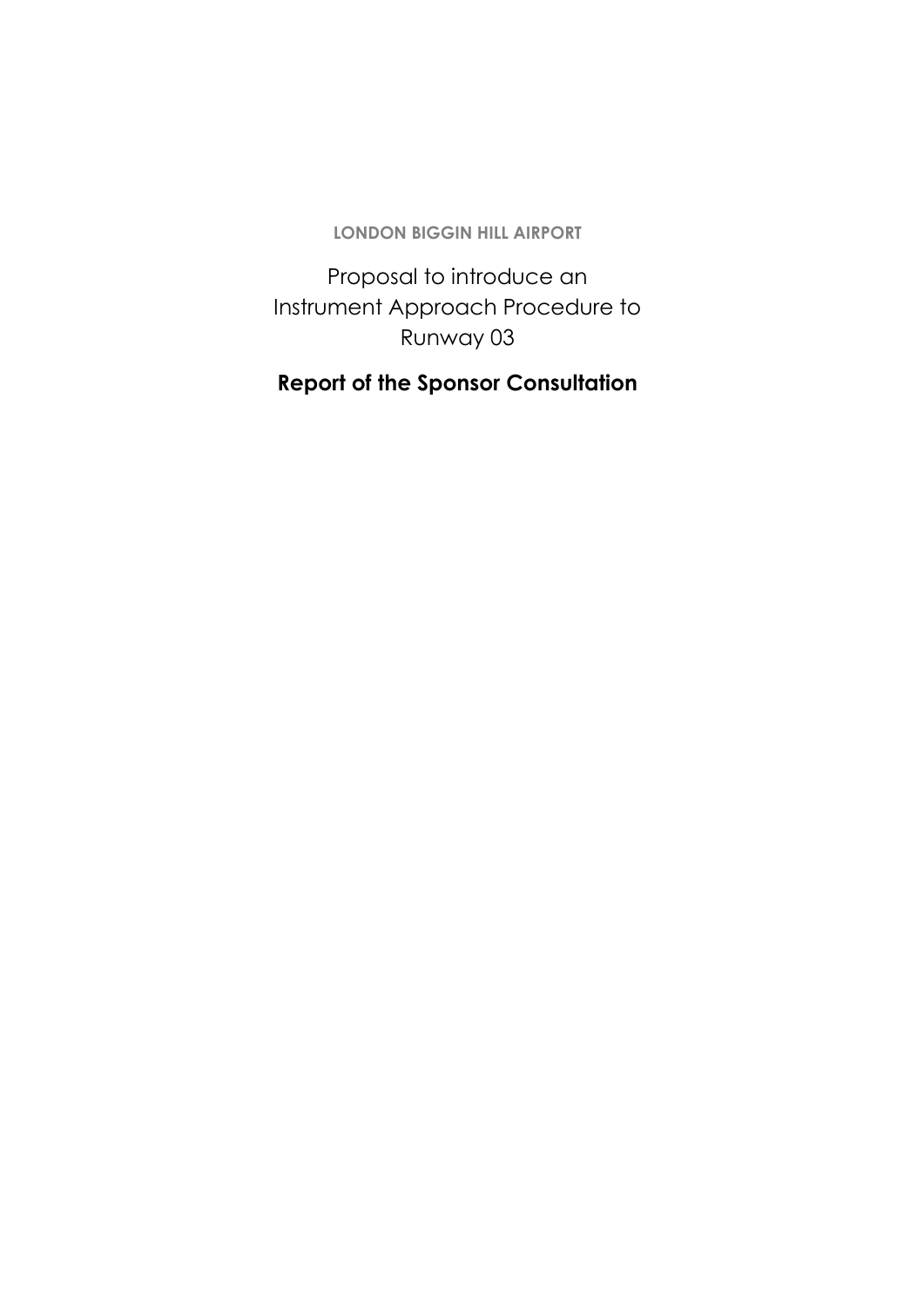

<span id="page-1-0"></span>

| <b>Document information</b>    |                                                                                                                                                                                                                                                         |  |
|--------------------------------|---------------------------------------------------------------------------------------------------------------------------------------------------------------------------------------------------------------------------------------------------------|--|
| <b>Document title</b>          | <b>LONDON BIGGIN HILL AIRPORT</b><br>Introduction of IAP to Runway 03<br>Report of the Sponsor Consultation                                                                                                                                             |  |
| Author                         | <b>Cyrrus Limited</b>                                                                                                                                                                                                                                   |  |
| <b>Produced by</b>             | Cyrrus Limited<br><b>Cyrrus House</b><br><b>Concept Business Court</b><br>Allendale Road<br><b>Thirsk</b><br>North Yorkshire<br>YO73NY<br>T:<br>+44 (0) 1845 522 585<br>F:<br>+44 (0) 8707 622 325<br>info@cyrrus.co.uk<br>E:<br>W:<br>www.cyrrus.co.uk |  |
| <b>Produced for</b>            | London Biggin Hill Airport                                                                                                                                                                                                                              |  |
| <b>Contact</b>                 | <b>Barry Hawkins</b><br>T:<br>+44 (0) 1845 522 585<br>+44 (0) 8707 622 325<br>F:<br>E:<br>barryhawkins@cyrrus.co.uk                                                                                                                                     |  |
| <b>Produced under contract</b> | CL-5108                                                                                                                                                                                                                                                 |  |
| Version                        | Issue 1                                                                                                                                                                                                                                                 |  |
| <b>Copy Number</b>             | $1$ of $2$                                                                                                                                                                                                                                              |  |
| Date of release                | 25 April 2016                                                                                                                                                                                                                                           |  |
| <b>Document reference</b>      | CL-5108-RPT-059                                                                                                                                                                                                                                         |  |

# Change History Record

| <i><b>Issue</b></i> | <b>Change</b><br>Reference | Date              | <b>Details</b>                            |
|---------------------|----------------------------|-------------------|-------------------------------------------|
| A-D                 |                            | <b>March 2016</b> | Internal development of document          |
| $E-F$               |                            | 6-19 April 2016   | Client review and comment                 |
| G                   |                            | 21 April 2016     | Final draft incorporating client comments |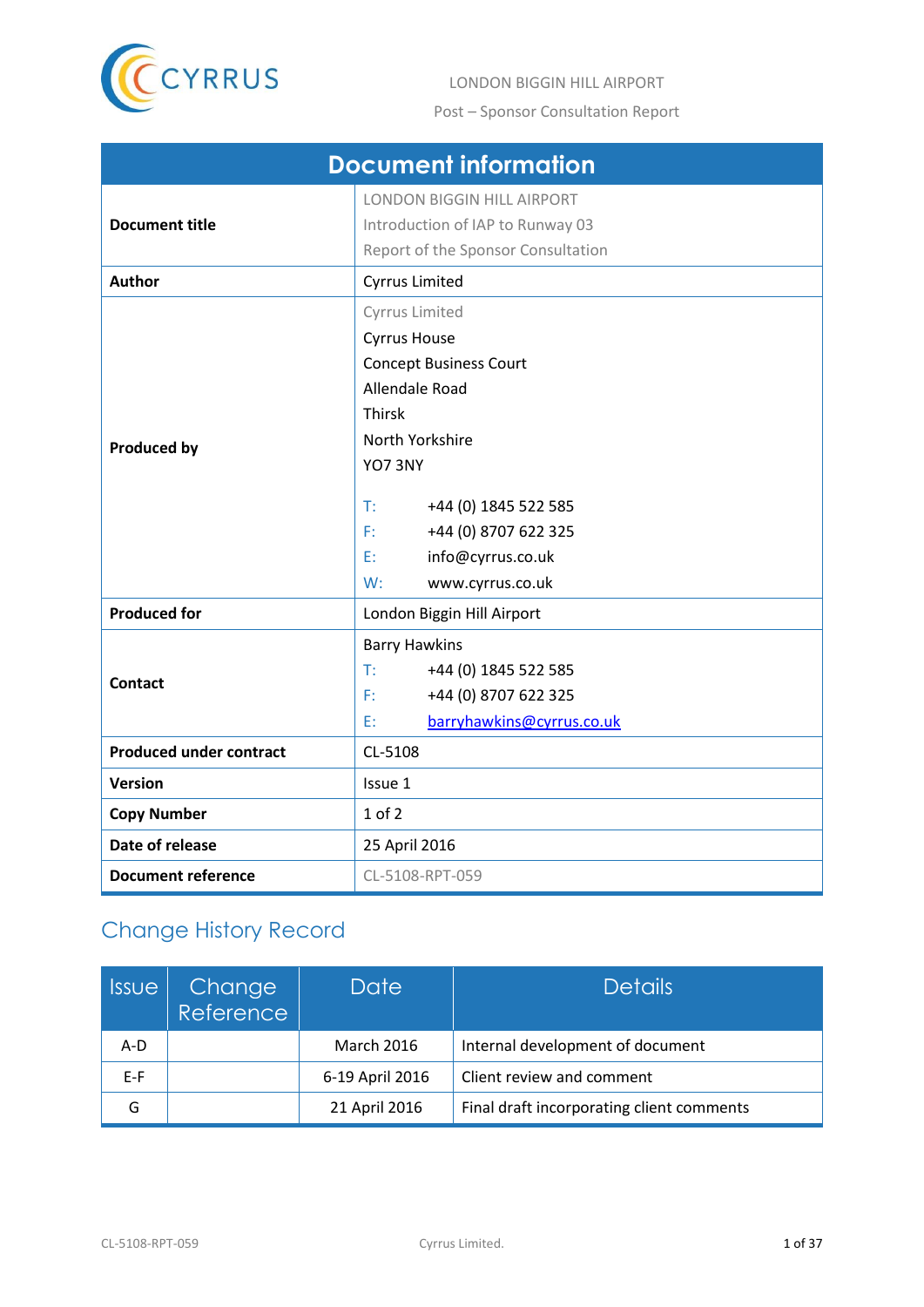

# Controlled Copy Distribution

| Document No: | Distribution       |
|--------------|--------------------|
|              | <b>Biggin Hill</b> |
| 2.           | Cyrrus file        |
| 3.           |                    |
|              |                    |

### Document Release

| Organisation                                                              | Name and<br>signature                                        | Position        | Date          |
|---------------------------------------------------------------------------|--------------------------------------------------------------|-----------------|---------------|
| <b>Cyrrus Limited</b>                                                     | Original signed by<br>author<br>R Wright                     | Consultant      | 22 April 2016 |
| <b>Cyrrus Limited</b>                                                     | Original signed<br>and accepted<br><b>B</b> Hawkins          | Project Manager | 22 April 2016 |
| Original signed<br>and approved<br>London Biggin Hill Airport<br>P Mirams |                                                              | Project Sponsor | 25 April 2016 |
| London Biggin Hill Airport                                                | Original signed<br>and authorised<br>for release<br>W Curtis |                 | 25 April 2016 |

COPYRIGHT © 2016 Cyrrus Limited.

This document and the information contained therein is the property of Cyrrus Limited. It must not be reproduced in whole or part or otherwise disclosed to parties outside of Cyrrus Limited without written consent.

Cyrrus Limited is a company registered in England and Wales: Company Number 06455336. Registered Office: Cyrrus House, Concept Business Court, Thirsk, YO7 3NY.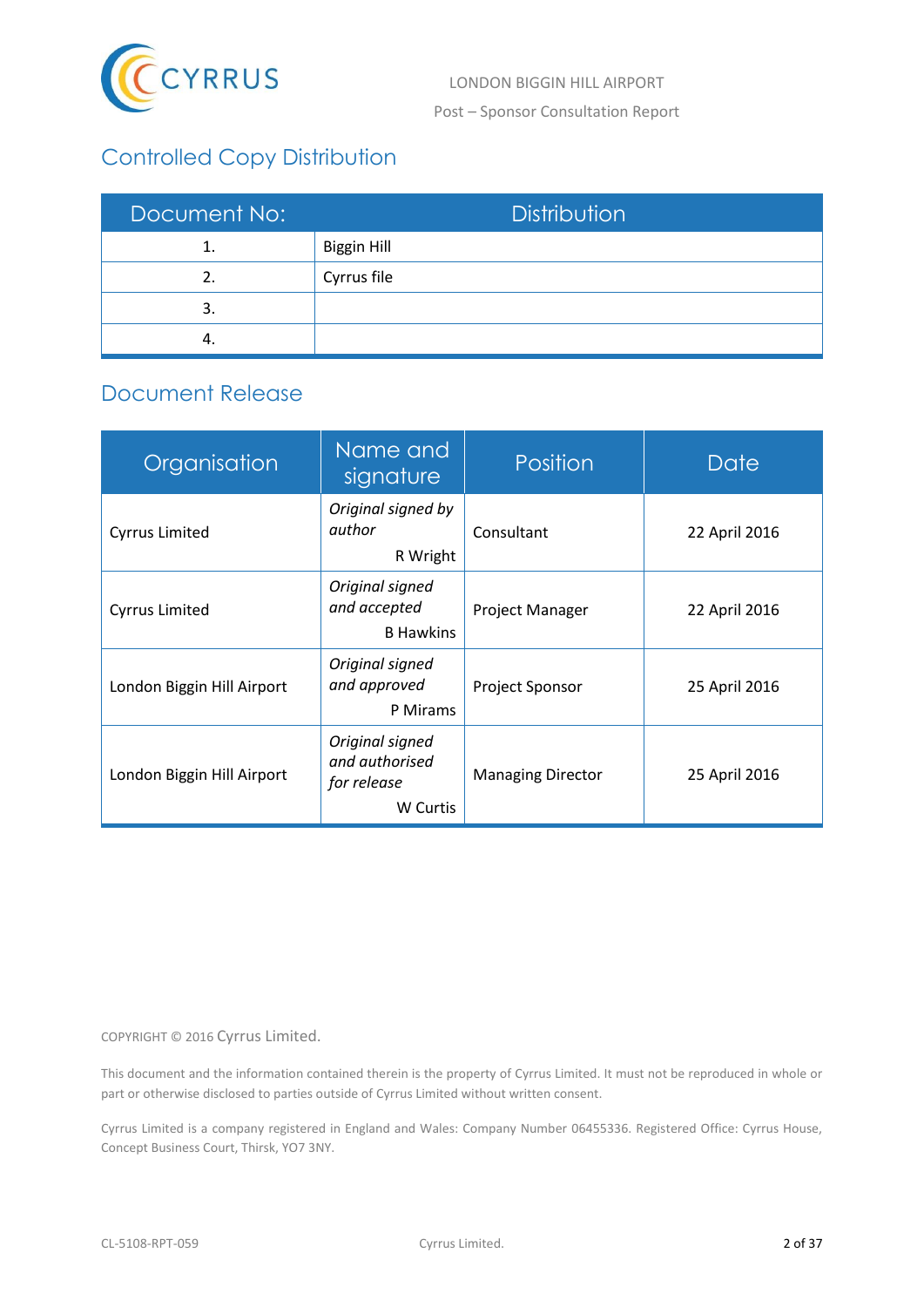

# <span id="page-3-0"></span>**Executive Summary**

London Biggin Hill Airport (LBHA) proposes to submit to the Civil Aviation Authority (CAA) a case for the introduction of an RNAV Instrument Approach Procedure (IAP) to Runway 03 at LBHA to enable allweather operations to be conducted safely and efficiently. IAPs are procedures which are published by the CAA in the United Kingdom Aeronautical Information Publication (UK AIP) for use by aircraft arriving at LBHA.

The introduction of the new procedure will provide a full instrument approach capability to Runway 03 which does not currently exist. The current IAPs require that when Runway 03 is in use, aircraft must make an approach to Runway 21 followed by a visual circling manoeuvre to reposition onto the final approach to land on Runway 03.

The CAA requires that the introduction of the proposed IAP should be conducted as an airspace change in accordance with the requirements specified in CAP725<sup>1</sup>. An essential element of the process requires that the Sponsor of the change, in this case LBHA, must carry out a comprehensive consultation with both the aviation industry and the representatives of communities on the ground that may be affected by the proposed change. Furthermore, responses are invited from members of the public and other organisations who consider they may be affected by the proposed change.

**This document is the Report of the Sponsor Consultation carried out by London Biggin Hill Airport between 18 November 2015 and 26 February 2016** and has been compiled with the assistance of Cyrrus Limited.

A total of 151 aviation, environmental, Local Government and community organisations or representatives were consulted. The aviation consultees included local airspace user organisations, national representative bodies and Air Traffic Management (ATM) organisations. Environmental consultees included County, Borough, District, Town, Village and Parish Councils over whose areas of interest the proposed IAP would lay. Certain national environmental organisations were also included, together with appropriate Members of Parliament.

A total of 36 responses were received from listed consultees, although some of these were combined responses on behalf of a number of consultee organisations. In total some 44 consultee organisations were represented in the 36 responses. In addition a further 36 responses were received from individual members of the General Aviation community and other members of the public and these have been taken into account in this Report. This is considered to be an adequate response to an airspace consultation.

There was a general widespread support for the proposal from Airport users, local residents and the wider airspace-user community. However, some concerns were raised by certain interfacing air navigation service providers (ANSPs) and certain elements of the General Aviation community. Other concerns were raised by a number of community organisations, predominantly in the Coulsdon area.

The issues raised by those objecting to the proposal, including those from respondees who were not on the consultation list, have been carefully analysed to determine whether there are any material issues affecting the proposal as a whole or whether any refinement of the proposed procedure design would be practicable before submitting a formal proposal to the CAA. LBHA has taken a balanced and even-

 $\ddot{\phantom{a}}$ 

 $1$  CAP725: CAA Guidance on the Application of the Airspace Change Process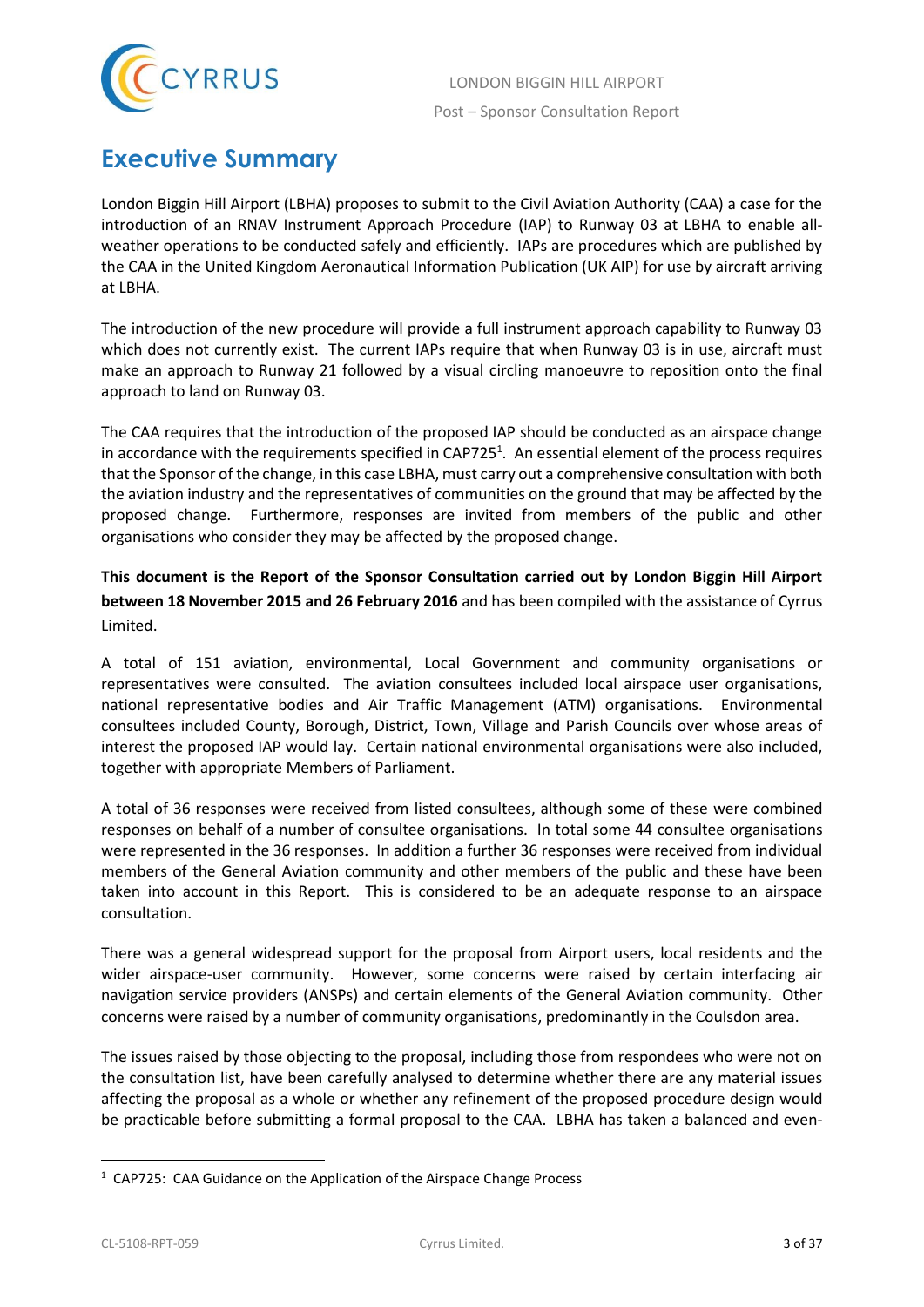Post – Sponsor Consultation Report

handed approach to concerns raised. The issues raised and the LBHA consideration of them is detailed in the body of this Report.

LBHA will now continue its dialogue with adjacent and interfacing ANSPs to resolve the ATM technical issues identified. In addition we will take due regard of the issues raised by community and other representatives to determine whether any modifications to the proposed IAP can be made, within the safety criteria for IAP design, to mitigate such concerns. Once these activities are completed LBHA will determine whether a case for the introduction of an IAP to Runway 03 can be submitted to the CAA.

LBHA extends its thanks to all consultees and other individuals who took the time to participate in this important consultation.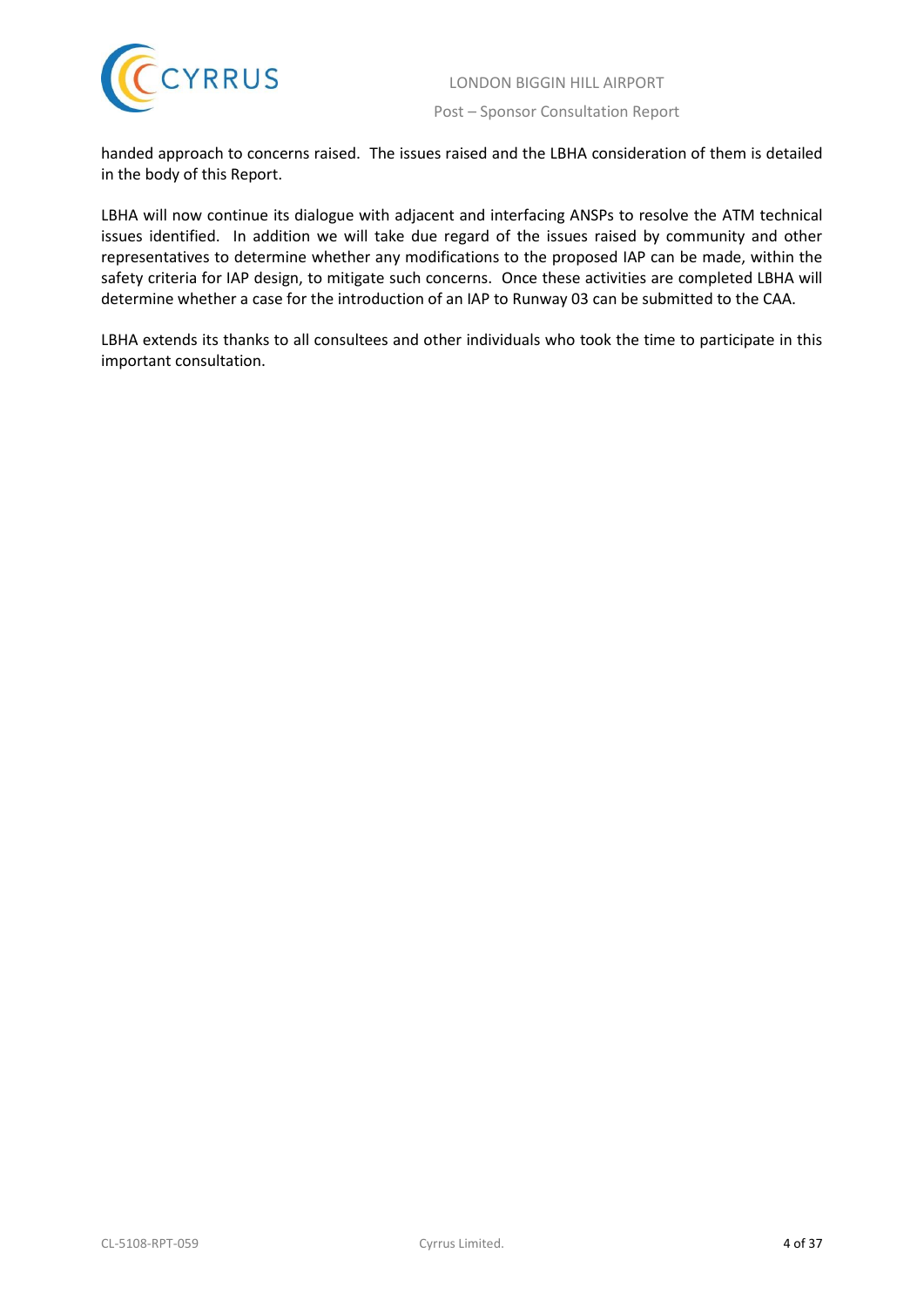

# <span id="page-5-0"></span>**Abbreviations**

| <b>ALT</b>     | Altitude                                                                        |
|----------------|---------------------------------------------------------------------------------|
| Amsl           | Above mean sea level                                                            |
| ANO            | Air Navigation Order 2010                                                       |
| ANS            | <b>Air Navigation Services</b>                                                  |
| ANSP           | Air Navigation Service Provider                                                 |
| ATC            | Air Traffic Control                                                             |
| ATM            | Air Traffic Management                                                          |
| <b>ATS</b>     | <b>Air Traffic Services</b>                                                     |
| CAA            | <b>Civil Aviation Authority</b>                                                 |
| <b>CAP</b>     | Civil Aviation Publication (UK CAA)                                             |
| <b>CAP 725</b> | CAA Guidance on the Application of the Airspace Change Process                  |
| <b>CAT</b>     | <b>Commercial Air Transport</b>                                                 |
| <b>CTA</b>     | Control Area                                                                    |
| <b>CTR</b>     | Control Zone                                                                    |
| DfT            | UK Department for Transport                                                     |
| FAS            | <b>Future Airspace Strategy</b>                                                 |
| GA             | <b>General Aviation</b>                                                         |
| IAP            | Instrument Approach Procedure                                                   |
| <b>ICAO</b>    | International Civil Aviation Organisation                                       |
| <b>IFR</b>     | Instrument Flight Rules                                                         |
| IMC            | <b>Instrument Meteorological Conditions</b>                                     |
| LBHA           | London Biggin Hill Airport                                                      |
| <b>LTMA</b>    | London Terminal Control Area                                                    |
| <b>NATS</b>    | (the ANSP licenced by government to provide en route and terminal ATS)          |
| PANS-OPS       | ICAO Document 8168 Volume 2 "Design of Visual and Instrument Flight Procedures" |
| <b>RMA</b>     | Radio Mandatory Area                                                            |
| <b>RNAV</b>    | Area Navigation                                                                 |
| RotAR          | Rules of the Air Regulations                                                    |
| S&R            | Sport & Recreational Aviation                                                   |
| <b>SES</b>     | Single European Skies                                                           |
| <b>TMA</b>     | <b>Terminal Control Area</b>                                                    |
| <b>TMZ</b>     | <b>Transponder Mandatory Zone</b>                                               |
| <b>UDP</b>     | <b>Bromley Unitary Development Plan</b>                                         |
| <b>VFR</b>     | <b>Visual Flight Rules</b>                                                      |
| <b>VMC</b>     | <b>Visual Meteorological Conditions</b>                                         |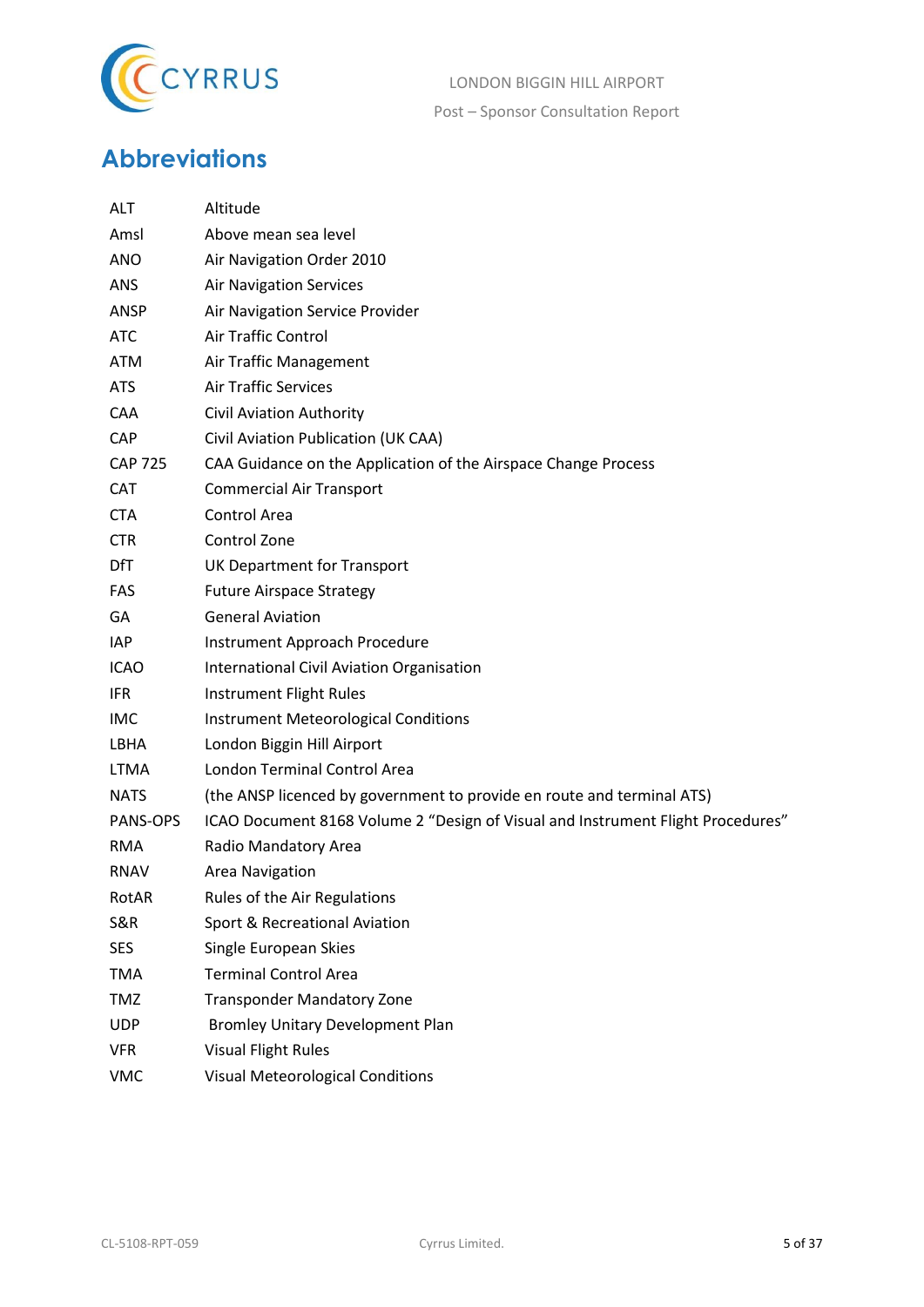

# <span id="page-6-0"></span>**Contents**

| 1.        |                                                                |  |
|-----------|----------------------------------------------------------------|--|
| 2.        |                                                                |  |
| 3.        |                                                                |  |
| 4.        |                                                                |  |
| 5.        |                                                                |  |
| 6.        | POST-CONSULTATION REVIEW AND SUPPLEMENTARY CONSULTATION  14    |  |
| 7.        |                                                                |  |
| 8.        |                                                                |  |
| Α.        |                                                                |  |
| A.1.      |                                                                |  |
| A.2.      |                                                                |  |
| A.3.      |                                                                |  |
| <b>B.</b> | ISSUES AND THEMES OF CONCERN ARISING FROM THE CONSULTATION  20 |  |

### List of figures

# List of tables

|--|--|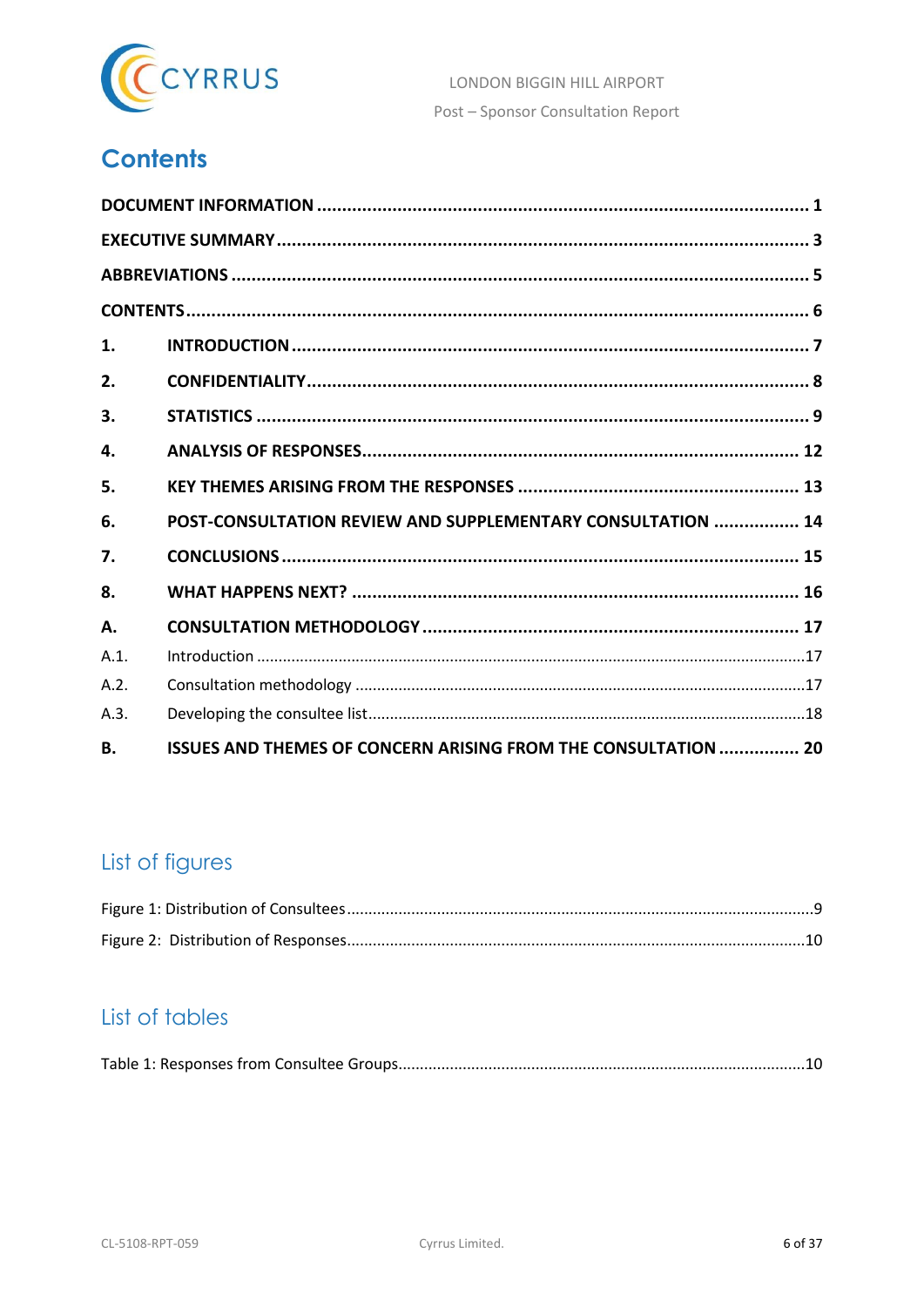

## <span id="page-7-0"></span>**1. Introduction**

- 1.1. London Biggin Hill Airport (LBHA) proposes to submit a case to the Civil Aviation Authority (CAA) for the introduction of an RNAV Instrument Approach Procedure (IAP) to Runway 03 at LBHA to enable all-weather operations to be conducted safely and efficiently.
- 1.2. The introduction of an IAP will provide full instrument approach capability to Runway 03 which does not currently exist. The current IAPs for LBHA require that, when Runway 03 is in use, an aircraft must carry out an instrument approach to Runway 21 followed by a visual circling manoeuvre to reposition onto the final approach to land on Runway 03.
- 1.3. The CAA has specified that the introduction of proposed new IAPs should be conducted in accordance with the CAA requirements specified in CAP724<sup>2</sup> and CAP725. As part of the procedure development process LBHA has carried out a full Sponsor Consultation with the aviation industry and other interested parties as specified in CAP725. Moreover, LBHA has provided the opportunity for individual members of the aviation community and the general public to respond to the Consultation should they feel that they may be affected by the proposed IAP. All responses received have been taken into account.
- 1.4. This document is the Report of the Sponsor Consultation carried out by LBHA between **18 November 2015 and 26 February 2016<sup>3</sup> .** The background to the Consultation and methodology used are detailed in **Appendix A**.
- 1.5. This Report contains statistical information on responses to the Consultation together with a detailed review of responses received from the listed consultees, submissions from other individual aviators and members of the public or other community organisations. It identifies and responds, in **Appendix B**, to key issues raised by those objecting to, or otherwise commenting on, the proposal.
- 1.6. It should be recognised that the consultation process requires that LBHA should take a balanced judgement on the key issues raised by consultees and, if necessary, adapt the proposed procedure design to incorporate appropriate aspects if they can be accommodated within the strict safety requirements for instrument flight procedure design and airspace management. This Report details the LBHA responses to key issues raised and the balanced conclusions reached by LBHA.
- 1.7. LBHA extends its thanks to all consultees and other individuals and organisations who took the time to participate in this important consultation.

 $\overline{a}$ 

<sup>2</sup> CAP724: The Airspace Charter

<sup>&</sup>lt;sup>3</sup> Note: The original consultation period was scheduled to end on 18 February 2016. However, due to difficulties experienced by consultees in linkage to the CAA website LBHA extended the consultation period by one week.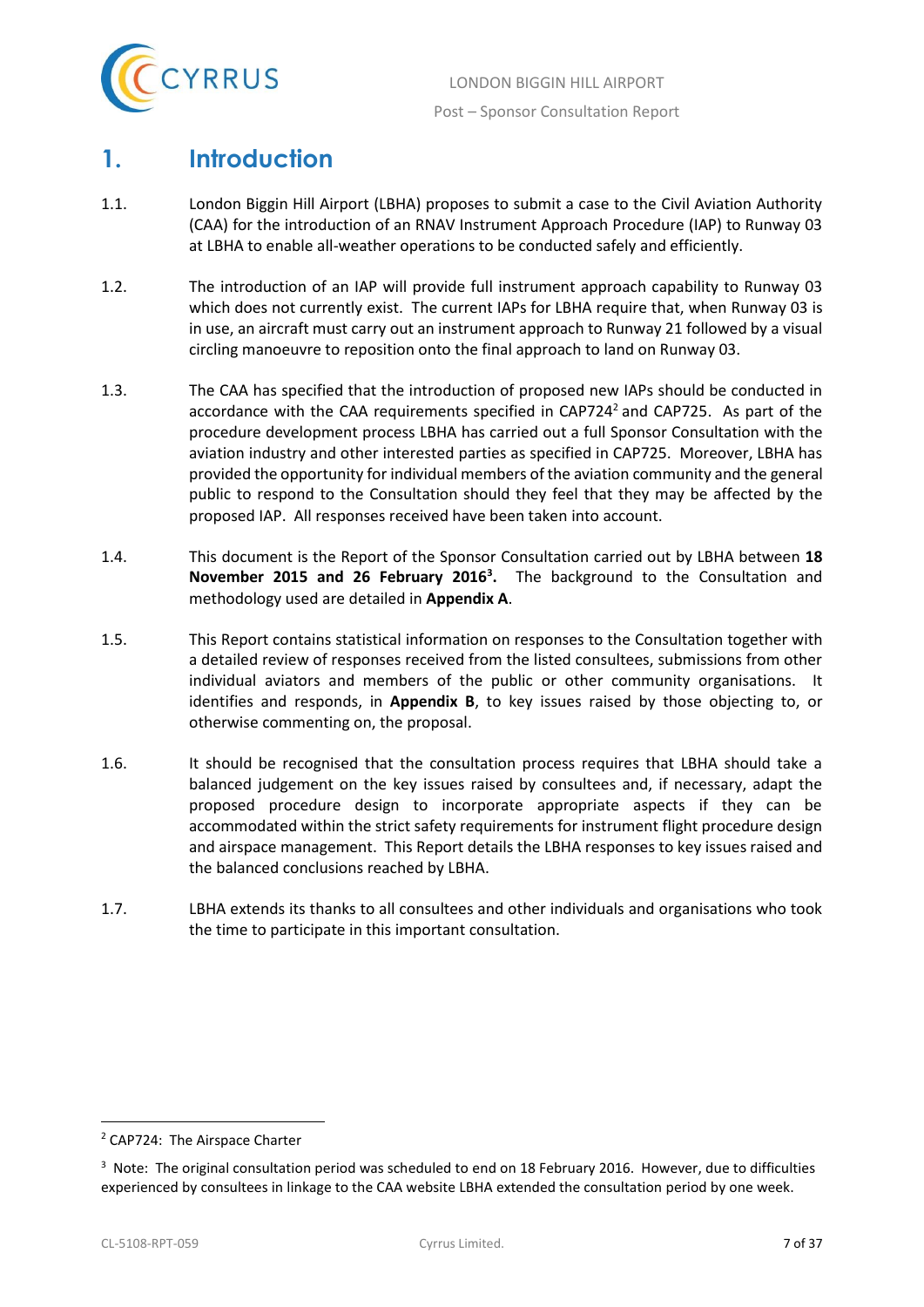

# <span id="page-8-0"></span>**2. Confidentiality**

- 2.1. The CAA requires that all Consultation material, including copies of responses from consultees and others, is included in any formal submission made to the CAA.
- 2.2. LBHA undertakes that, apart from the necessary submission of material to the CAA and essential use by our consultants for analysis purposes, LBHA will not disclose the personal details or content of responses and submissions to any third parties. Our consultants are signatories to confidentiality agreements in this respect.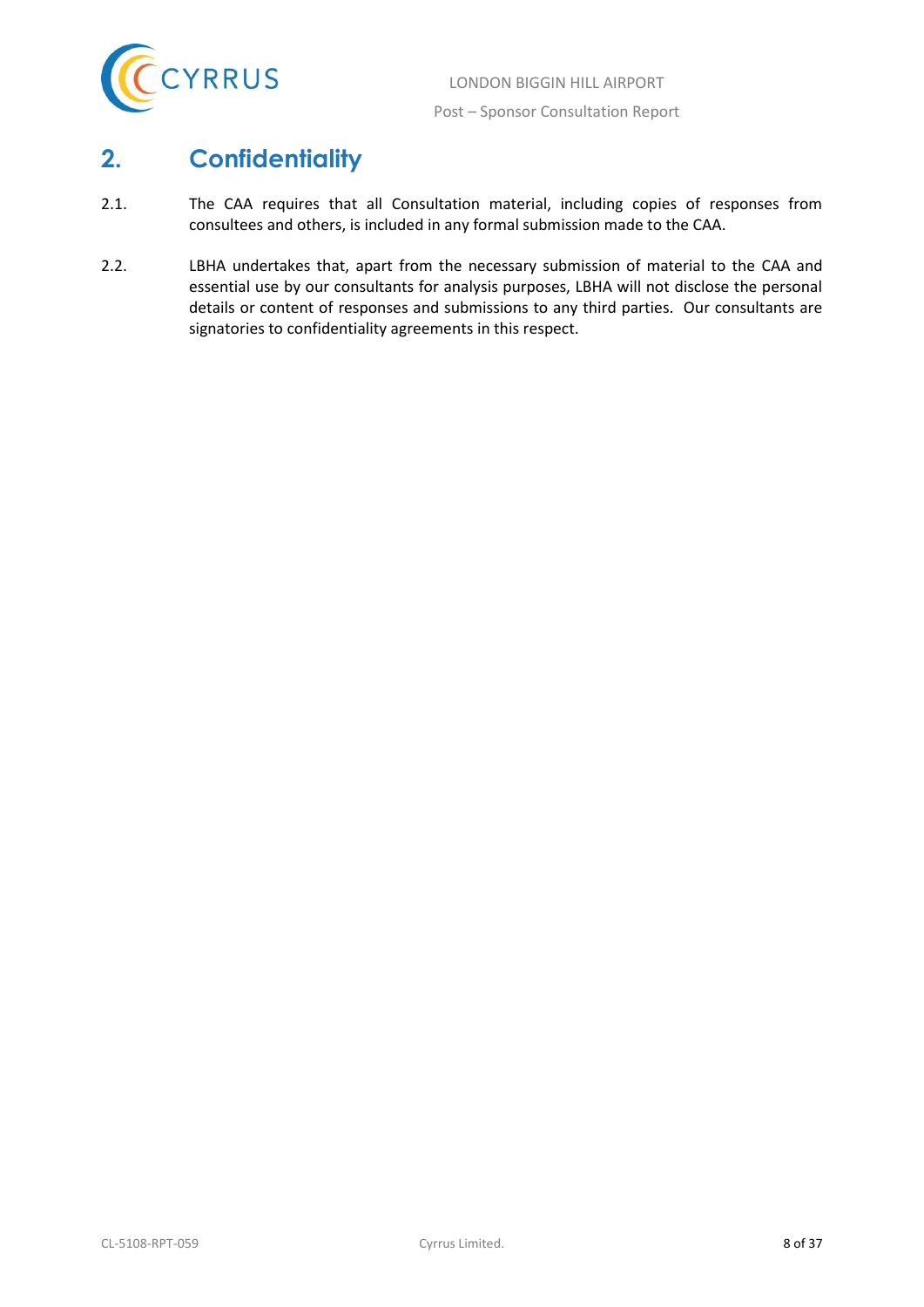

### <span id="page-9-0"></span>**3. Statistics**

3.1. A total of 151 consultation letters were distributed by post or e-mail as detailed in Appendix A. The consultee groups are detailed in Figure 1 below.





- <span id="page-9-1"></span>Note: Aviation "National Organisations" comprises those organisations who are members of the CAA's National Air Traffic Management Advisory Committee (NATMAC).
- 3.2. The Sponsor Consultation document was distributed via a dedicated link on the LBHA website. Hard copy documents were available for distribution to consultees when requested. Additionally, the local press featured the Consultation so that individual members of the public could respond if they felt that they may be affected by the introduction of the proposed procedure.
- 3.3. A total of 36 responses were received from consultees, although a number of these were collective responses representing a number of organisations submitting a combined response (for example, NATMAC Military consultees always submit a consolidated military response). In total, 44 (29%) consultee organisations were represented in the responses and these are set out in Table 1 and Figure 2 below.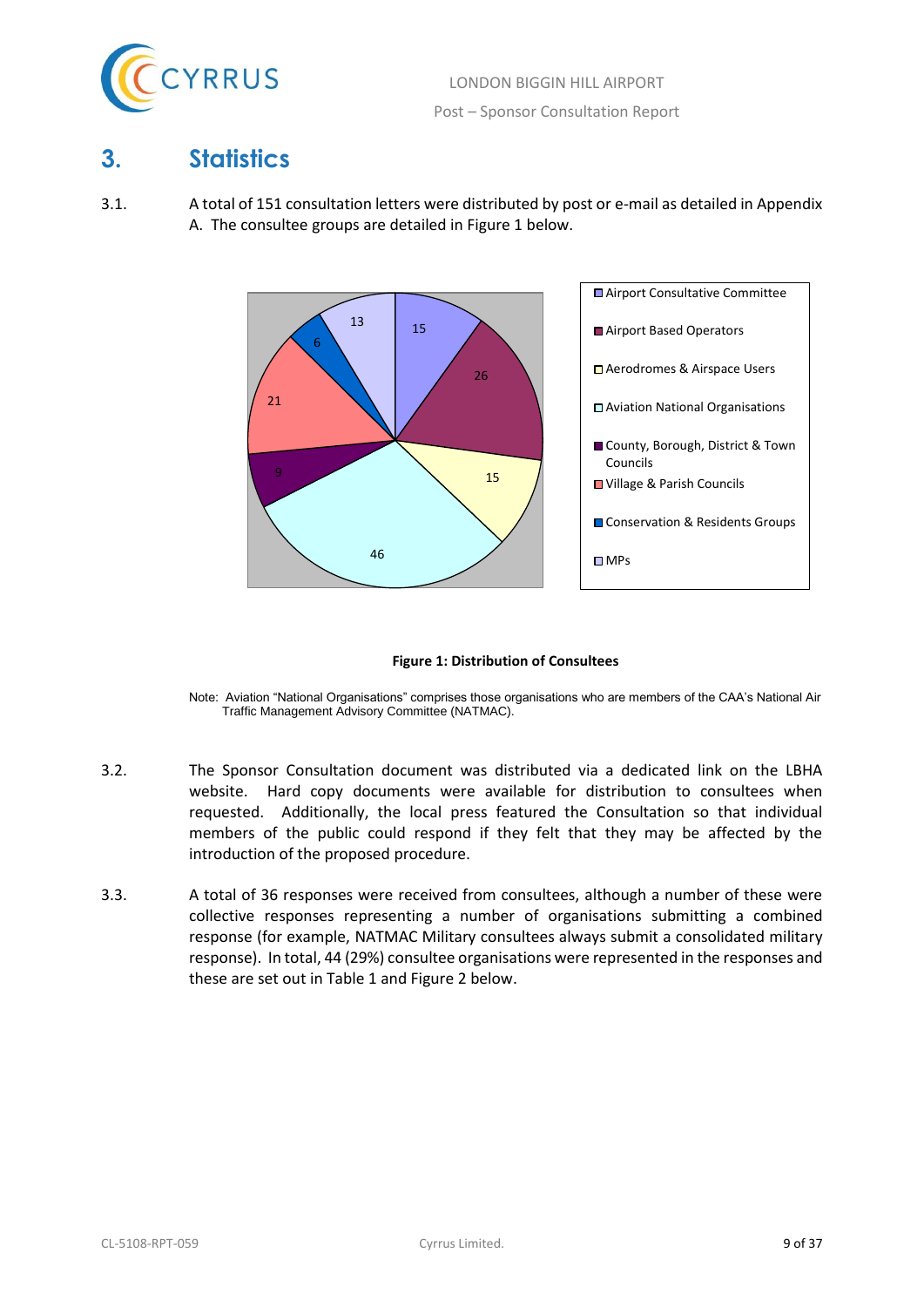

|    | <b>Listed Consultee Groups</b>                  | <b>Number</b><br>consulted | <b>Responses</b> | ℅   |
|----|-------------------------------------------------|----------------------------|------------------|-----|
| 1. | Airport-based Operators                         | 26                         | 9                | 35  |
| 2. | <b>Airport Consultative Committee</b>           | 15                         | $2*(15)$         | 100 |
| 3. | Aerodromes & Airspace Users                     | 15                         | 4                | 27  |
| 4. | <b>National Aviation Organisations</b>          | 46                         | $9*(14)$         | 30  |
| 5. | County, Borough, District & Town Councils       | 9                          | 3                | 33  |
| 6. | Village & Parish Councils                       | 21                         | 6                | 29  |
| 7. | <b>Conservation &amp; Residents Federations</b> | 6                          | 1                | 17  |
| 8. | <b>Members of Parliament</b>                    | 13                         | 2                | 15  |
|    | Totals                                          | 151                        | 54               | 36  |

**Table 1: Responses from Consultee Groups**

<span id="page-10-1"></span>(Note: \* indicates combined responses with number of organisations represented by bracketed numbers)



**Figure 2: Distribution of Responses**

<span id="page-10-0"></span>3.4. A 36% return is considered an acceptable rate of response for airspace consultations of this nature. In addition to the responses from consultees shown in Table 1 a further 36 responses were received from individual pilots, members of the public or community representatives (e.g. Residents Associations).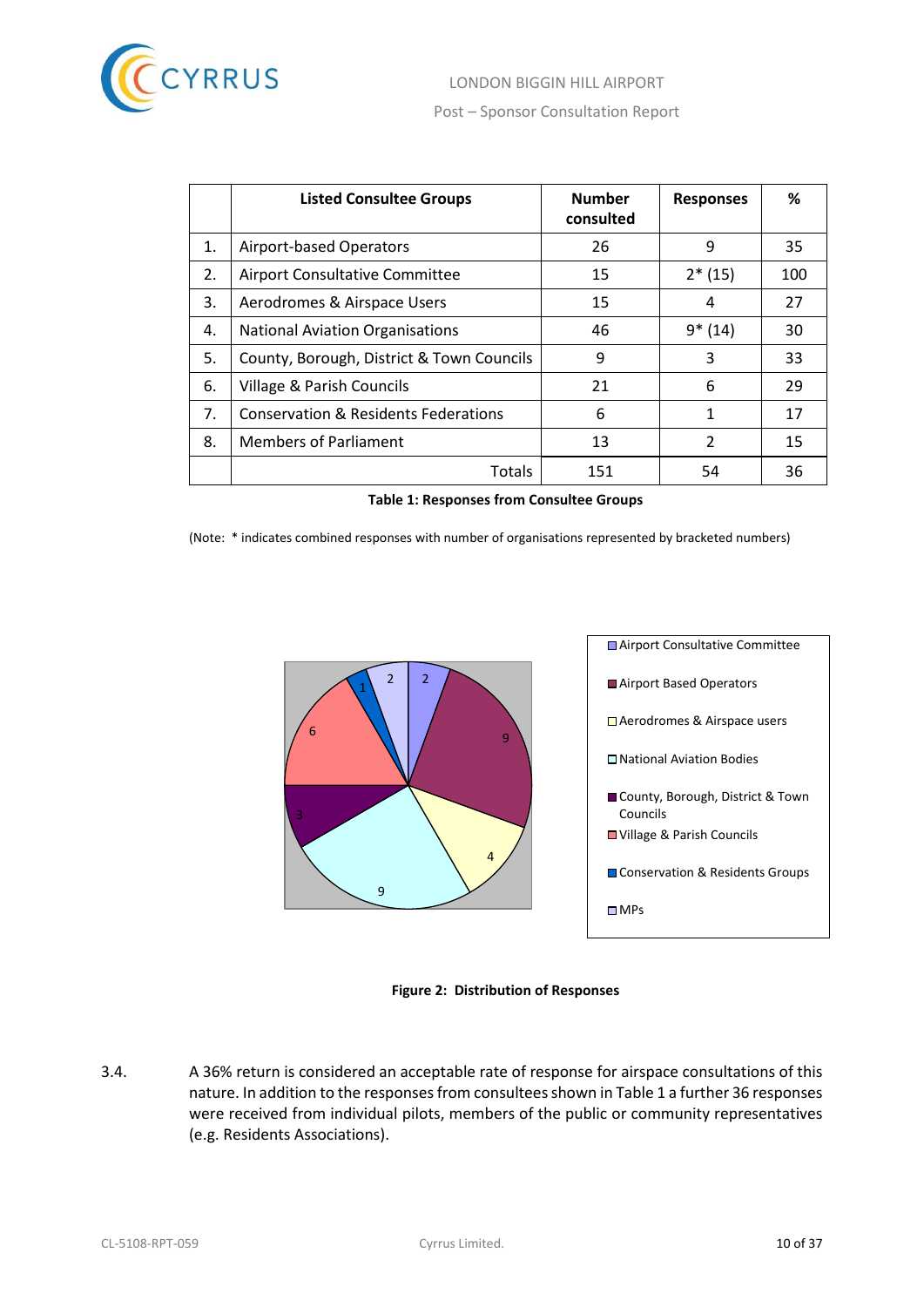

- 3.5. Six enquiries were received seeking clarification about the Consultation and the proposed procedure. Additional information was provided and responses were subsequently received from most of this group. Such a low figure indicates that the format and content of the document suited the requirements of the majority of consultees and other interested parties.
- 3.6. During the consultation period, 3 meetings were held with interested parties to discuss aspects of the proposals. The meetings held were:
	- At the request of a local MP, between LBHA and a number of community and aviation interested parties to explain the proposed IAP in detail;
	- With Redhill aerodrome to discuss aspects to be addressed in the development of a Memorandum of Understanding on operational integration of the proposed IAP with Redhill operations;
	- With CAA SARG, in January 2016, to ensure that the methodology used to assess the interactions of the various flight procedures operating from and to the various LTMA airports was appropriate and met regulatory requirements. It was agreed that an "Interactions Document" would need to be submitted as part of the ACP.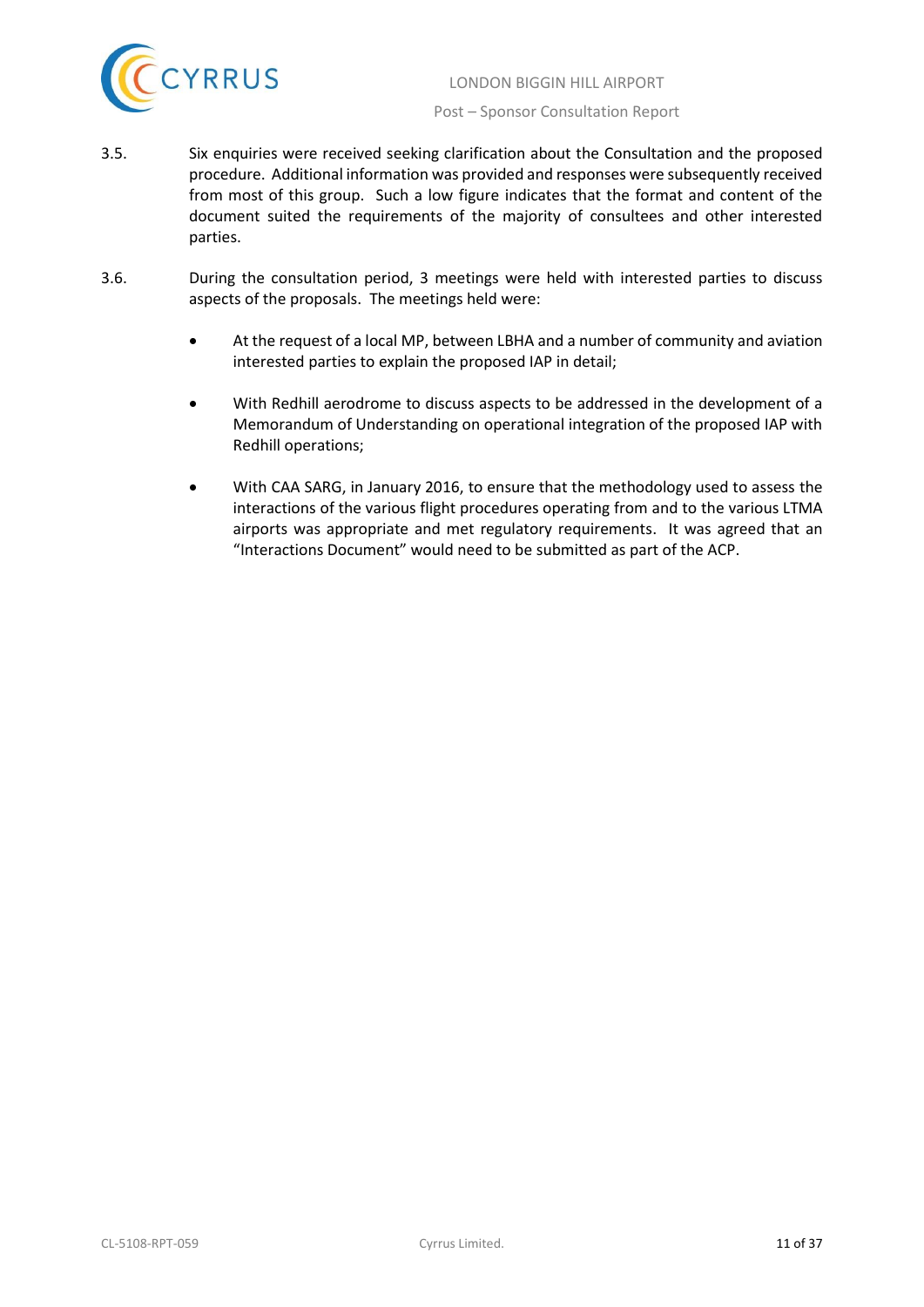

### <span id="page-12-0"></span>**4. Analysis of responses**

- 4.1. Responses were received from 36 (24%) of the consultee organisations. Some of the responses were collective (representing more than one individual or organisation) so that the responses represented 36% of the consultees. A further 36 submissions were received from individual members of the public or the aviation community or from community representative organisations (e.g. Residents Associations).
- 4.2. Seventeen (11%) consultee organisations supported the proposal. A further 14 supportive responses were received from individuals or other organisations. In some cases support was accompanied by suggestions regarding procedure configuration and operation.
- 4.3. Five (3%) consultee organisations objected to the proposal. A further 20 responses were received from individuals or community organisations objecting to the proposal.
- 4.4. Eleven (7%) of the consultees stated that they had no comments to make on the proposal or made neutral observations. Two additional respondents made neutral observations.
- 4.5. One hundred and fifteen (76%) of the consultees did not respond individually to the proposal, although some (see 4.1) were represented by collective responses. It is concluded from the low response rate that many stakeholders were ambivalent about the change proposal as its impact on their area of interest was minimal and did not warrant comment.
- 4.6. Overall, this is considered to be an acceptable response rate to a technical consultation of this nature and forms an acceptable basis for moving the proposal forward to the next stage of the airspace change process.
- 4.7. In the main, aviation consultees supported the principle of the proposed IAP, although there were reservations about the interaction between the IAP and traffic operating under VFR in the corridor of Class G airspace located between the Biggin ATZ and the Gatwick CTR/CTA and Redhill aerodrome activity.
- 4.8. In the main, the non-aviation consultees, and others who responded, objected to the proposal principally on the basis of: overflight of built-up areas; overflight of population centres not previously affected; insufficient environmental analysis and lack of detailed consideration of alternatives within the consultation document.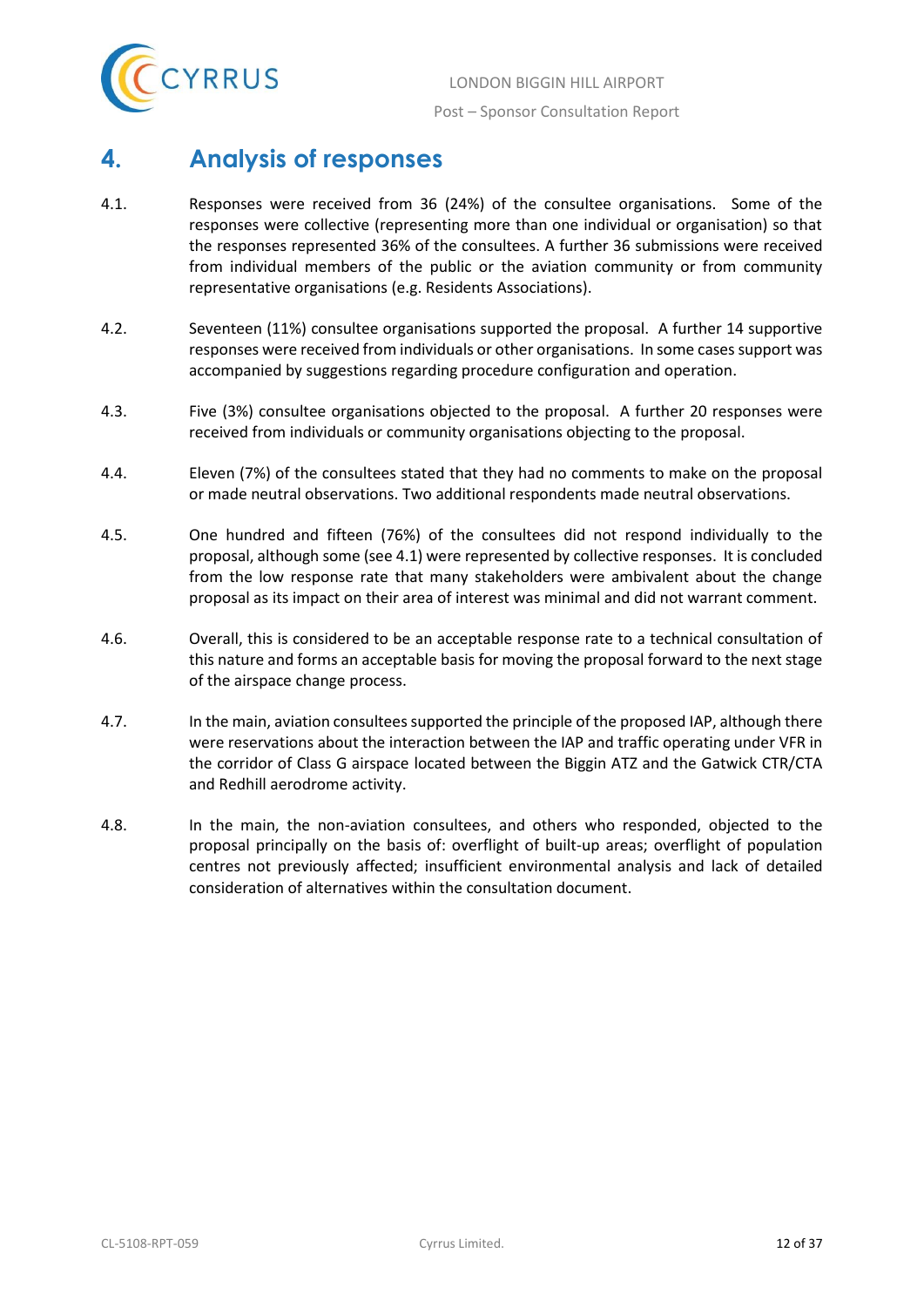

## <span id="page-13-0"></span>**5. Key themes arising from the responses**

- 5.1. In analysing the responses from consultees and others LBHA has identified key themes in those responses received from those consultees who objected to the proposed procedure. For each key theme we have taken a balanced approach in consideration of, and response to, each issue.
- 5.2. The key themes and LBHA response are detailed in **Appendix B**.
- 5.3. It must borne in mind that we do not have a "clean sheet of paper" when developing the configuration and flight path of a new IAP to runway 03. Safety is paramount at all times and in this context the CAA regulatory requirements for IAP design using internationallyrecognised ICAO PANS-OPS criteria, together with the extant airspace arrangements and other Instrument Flight Procedures (IFPs), limit the alternative configurations available.
- 5.4. The safety constraints, in turn, limit the flexibility to adjust proposed flight paths so that they avoid overflight of all communities or, indeed, remain over the areas where aircraft making a visual circling manoeuvre to runway 03 currently operate.
- 5.5. Thus, within the overriding safety requirements for procedure design, it should be understood that the ultimate design of an IAP is a fine balance between competing operational and environmental requirements.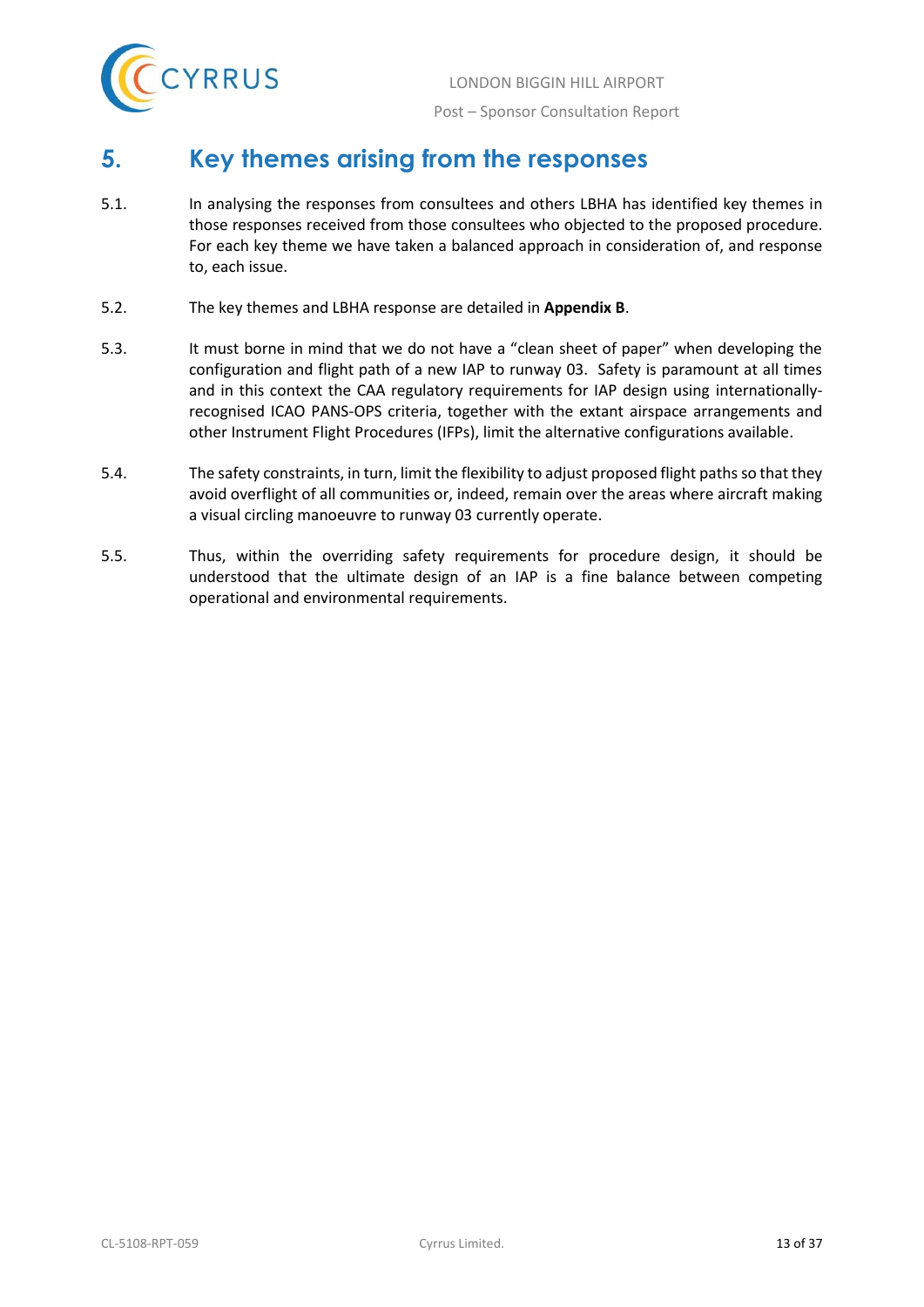

## <span id="page-14-0"></span>**6. Post-consultation review and supplementary consultation**

- 6.1. A number of issues, both of an operational and an environmental nature, were raised by the responses to the Consultation. These issues will need to be addressed and resolved by LBHA, in consultation with other parties, before the proposal can be progressed to a formal ACP to be submitted to the CAA.
- 6.2. In particular, LBHA is developing an "Interactions Document" within which we will identify each of the operational interactions between the proposed IAP and other IFPs in the LTMA in order to work with NATS to re-affirm that appropriate separation exists or to develop suitable mitigations and operating practices which would be acceptable to both parties and to the CAA.
- 6.3. In the event that the Operational Interactions work detailed above leads to any significant alteration to the proposed IAP then we will liaise with CAA to determine whether a further consultation is required before submission of a formal ACP.
- 6.4. Furthermore, should the Operational Interactions work indicate that a minor change to other IFPs in the LTMA might be of benefit to the introduction of the IAP to runway 03 then we will work with the CAA, and with the appropriate aerodrome operators and ANSPs, to determine whether separate ACPs would be required to facilitate such changes.
- 6.5. As outlined in Appendix B, we will consult with the CAA to establish whether any formal  $CO<sub>2</sub>$ assessment is required and, if so, how the Regulator would expect such assessment to be conducted.
- 6.6. In the event that a further consultation is required by the CAA then this will be publicised on the LBHA website as well as directly to the consultee organisations specified by the CAA.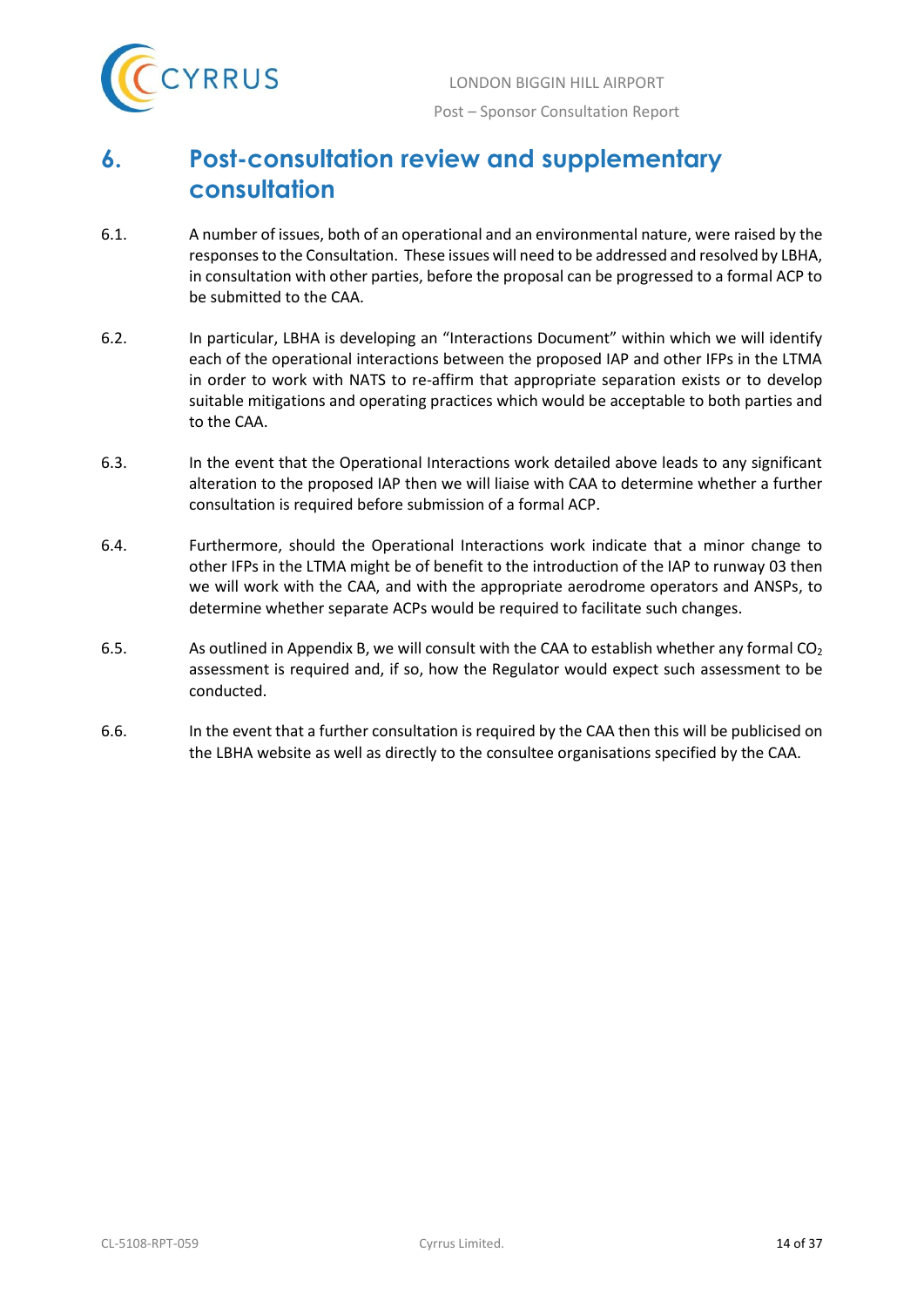

## <span id="page-15-0"></span>**7. Conclusions**

- 7.1. LBHA remains convinced that the introduction of an IAP to runway 03 is feasible and would represent a substantial benefit to sustainable all-weather operations at LBHA. In particular, it would offer improved aircraft operating efficiencies, as well as accruing safety benefits through improved stability in the approach, and environmental benefits by enabling more efficient approach profiles to be flown.
- 7.2. Notwithstanding, a number of important operational and environmental matters have been identified in this consultation which must be addressed and, where appropriate, resolved before the proposal can be submitted to the CAA for regulatory approval and implementation.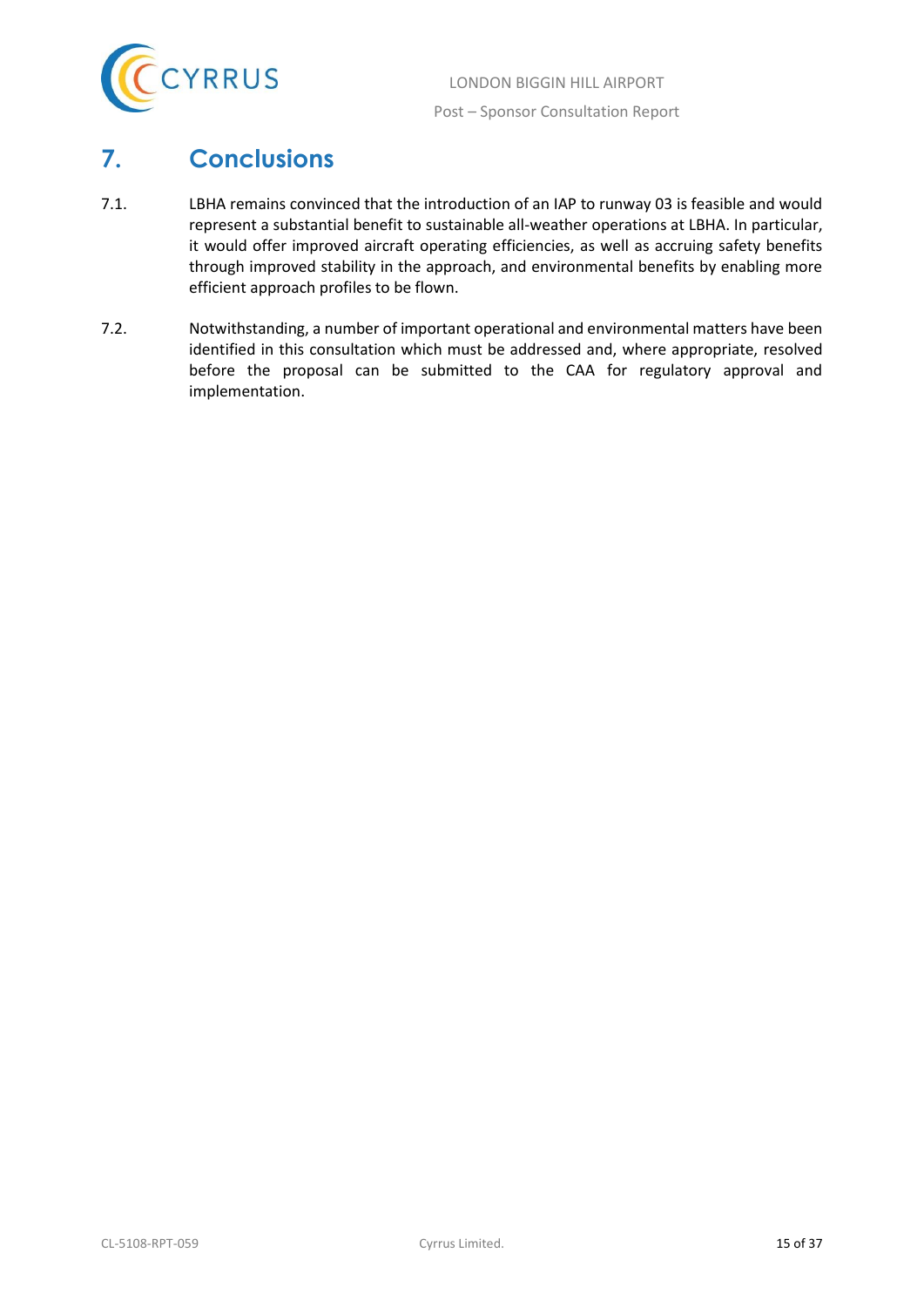

### <span id="page-16-0"></span>**8. What happens next?**

- 8.1. As detailed in Section 6, LBHA will develop an "Interactions Document" within which we will identify each of the operational interactions between the proposed IAP and other IFPs in the LTMA in order to re-affirm that appropriate separation exists between procedures or develop suitable mitigations and operating practices to resolve potential conflict. In short, LBHA will work with NATS and other ANSPs to resolve the operational issues and develop an operating methodology which is acceptable to all parties and which is in accord with CAA regulations.
- 8.2. LBHA will liaise with the CAA to establish whether any further environmental evaluation is necessary to support the formal application for the ACP.
- 8.3. In the event that the work outlined above leads to reconfiguration of the proposed IAP to runway 03, then LBHA will liaise with the CAA to determine whether any further consultation is required before the formal submission of an ACP is made. Where further consultation is required, then this will be publicised on the LBHA website as well as directly to the consultee organisations specified by the CAA.
- 8.4. Should the CAA indicate that no further consultation is required, then LBHA will publicise this on the LBHA website and proceed to develop a formal ACP for submission to the CAA.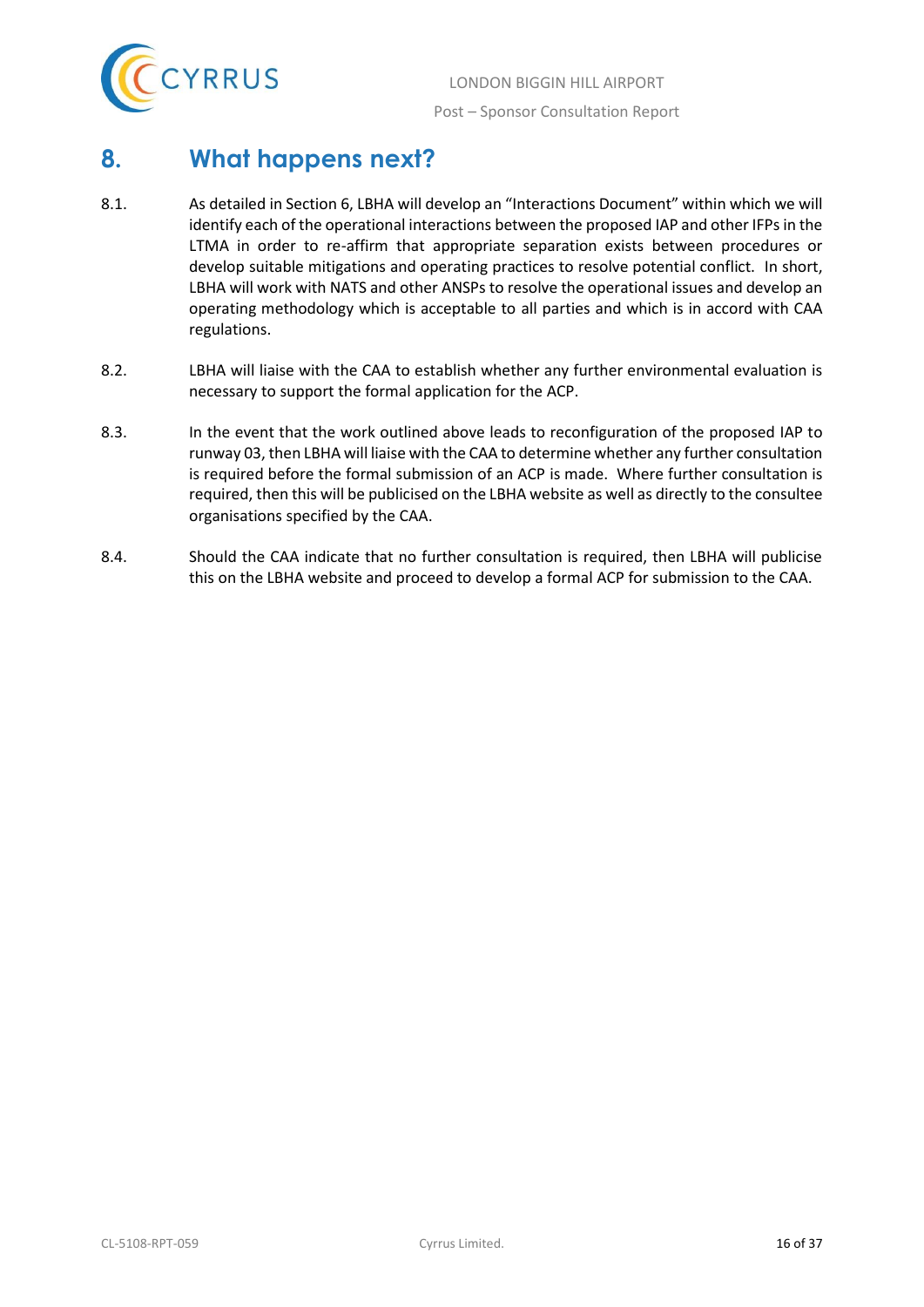

# <span id="page-17-0"></span>**A. Consultation methodology**

#### <span id="page-17-1"></span>A.1. Introduction

- A.1.1. The CAA sets out its regulatory requirements and processes for applications to change the status of airspace or the associated airspace arrangements in CAP724 "The Airspace Charter" and CAP725 "CAA Guidance on the Application of the Airspace Change Process". A proposal to introduce a new IAP where none previously existed is considered by the CAA to be a change to the airspace arrangements.
- A.1.2. An essential element of the airspace development process is for the Sponsor of the change, in this case LBHA, to carry out an extensive consultation with the airspace users who may be directly affected by the change and, moreover, with organisations representing people on the ground who may be affected by the potential environmental impact of the proposed change.
- A.1.3. This airspace development proposal and Sponsor Consultation has been conducted in accordance with the CAA requirements.
- A.1.4. LBHA carried out this Sponsor Consultation between **18 November 2015 and 26 February 2016** in accordance with the principles set out in the Cabinet Office Code of Practice on Consultation.

#### <span id="page-17-2"></span>A.2. Consultation methodology

- A.2.1. A comprehensive Sponsor Consultation Document was prepared by LBHA with the assistance of Cyrrus Limited, a specialist airspace management consultancy company with extensive experience of airspace and flight procedure design and managing changes to airspace arrangements through a consultation process to meet the CAA requirements.
- A.2.2. The Sponsor Consultation Document was posted at a discrete link on the LBHA website. Notifying letters were sent to consultees by e-mail wherever practicable, or by post where e-mail was not practicable, detailing the Consultation and how to access the Consultation documentation. Paper copies of the Sponsor Consultation Document were made available to consultees on request.
- A.2.3. The Cabinet Office Code of Conduct on Consultation and the CAA requirements specify a minimum period of 12 weeks for consultation. In order to allow for the Christmas and New Year holiday periods LBHA extended the consultation period to 13 weeks. Subsequently it was brought to LBHA's attention that the links in the Consultation document, to reference documentation, no longer worked. It was found that the CAA had re-hosted its website and so all links had to be manually reinserted. In order to compensate for the period that the links were not available LBHA further extended the consultation period by another week, thus making a total of 14 weeks for the Consultation.
- A.2.4. Within the consultation period consultees were invited to consider the proposal and submit a response to LBHA, either through a discrete link on the LBHA website or in writing. In addition, consultees were given the opportunity to seek clarification of the terminology used or any other aspects of the Consultation or the proposed IAP design.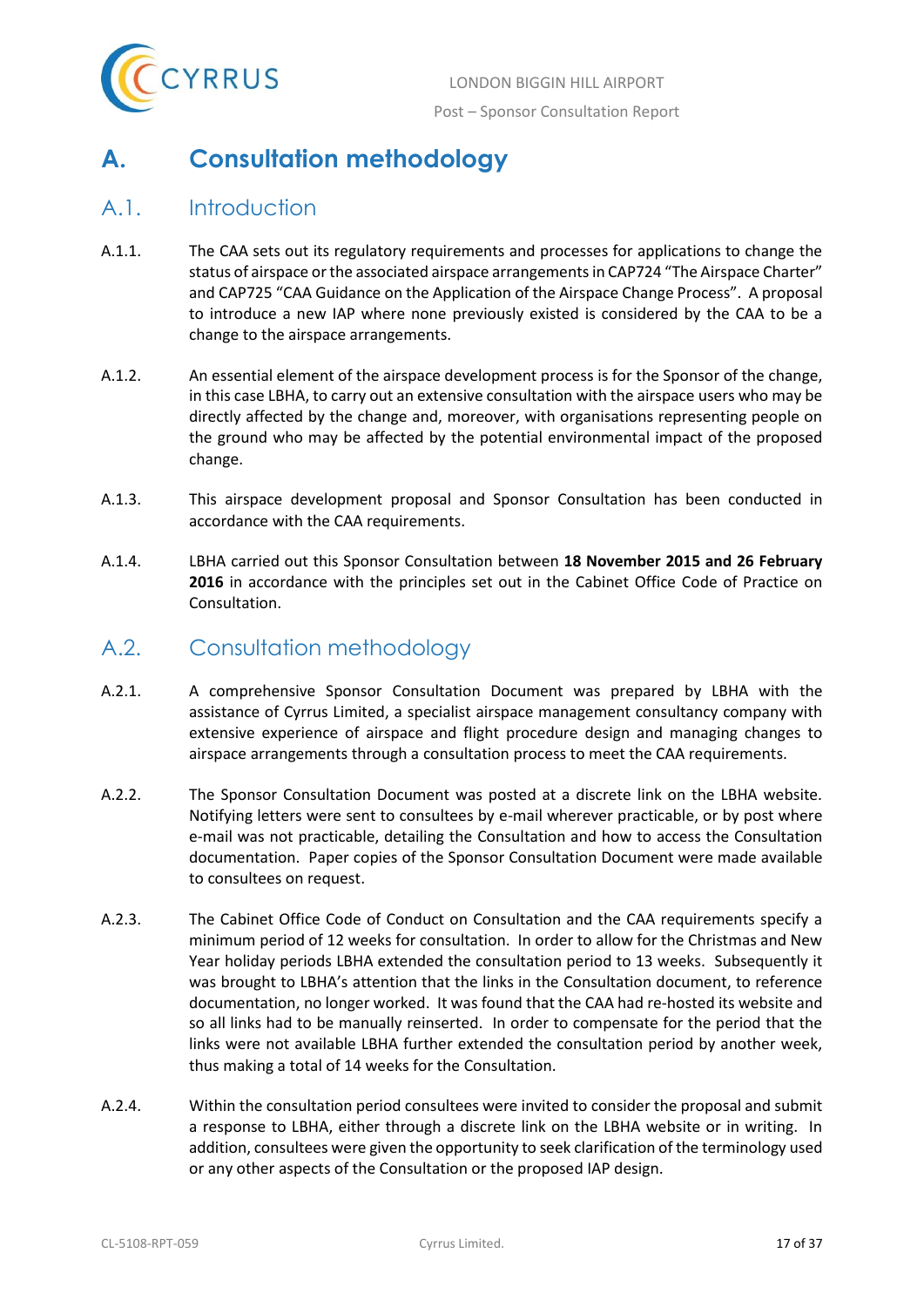

- A.2.5. In order to promote maximum response and to make the Consultation available to members of the public beyond the representative organisations in the consultation list, LBHA placed notices regarding the Consultation in six local/regional newspapers.
- A.2.6. In addition to the consultation material published and made widely available, several meetings were held as set out in paragraph 3.6.

#### <span id="page-18-0"></span>A.3. Developing the consultee list

- A.3.1. Development of the "Consultee List" is very much dictated by the CAA requirements specified in CAP725 and LBHA sought appropriate advice from the CAA in developing the list.
- A.3.2. The CAA requires that the consultation must be addressed, inter alia, to those UK National Aviation Organisations represented on the CAA's National Air Traffic Management Advisory Committee (NATMAC). The list of NATMAC organisations and their representatives was provided by CAA SARG. It should be noted that a number of NATMAC organisations field more than one representative. Thus, a total of 46 consultees represented 28 civil consultee organisations and 5 military departments represented the military airspace interests.
- A.3.3. In addition, local airport users and airspace user groups together with off-airport airspace user organisations and local aerodromes that may be affected by the airspace change were included in the Consultation.
- A.3.4. With respect to Community and Environmental consultees, the CAA requires that the Consultation encompasses statutory bodies and appointed Councils, down to Parish Council level, throughout the area that would be overlaid by the proposed airspace design.
- A.3.5. Thus, at the start of the consultation LBHA sent out consultation invitations to 151 consultee organisations. The consultee list therefore comprised:
	- 26 Airport users, including Flying Clubs and other based companies;
	- 15 Members of the Airport Consultative Committee;
	- 15 Off-Airport airspace users, including airports, aerodromes, flying schools and clubs, and commercial airspace users;
	- 46 Civil and military NATMAC consultees representing 33 organisations;
	- 9 County, Borough, District and Town Councils;
	- 21 Village and Parish Councils;
	- 6 Conservation and Residents' Federations;
	- 13 Members of Parliament.
- A.3.6. In addition, six local/regional newspapers carried notices highlighting the Consultation.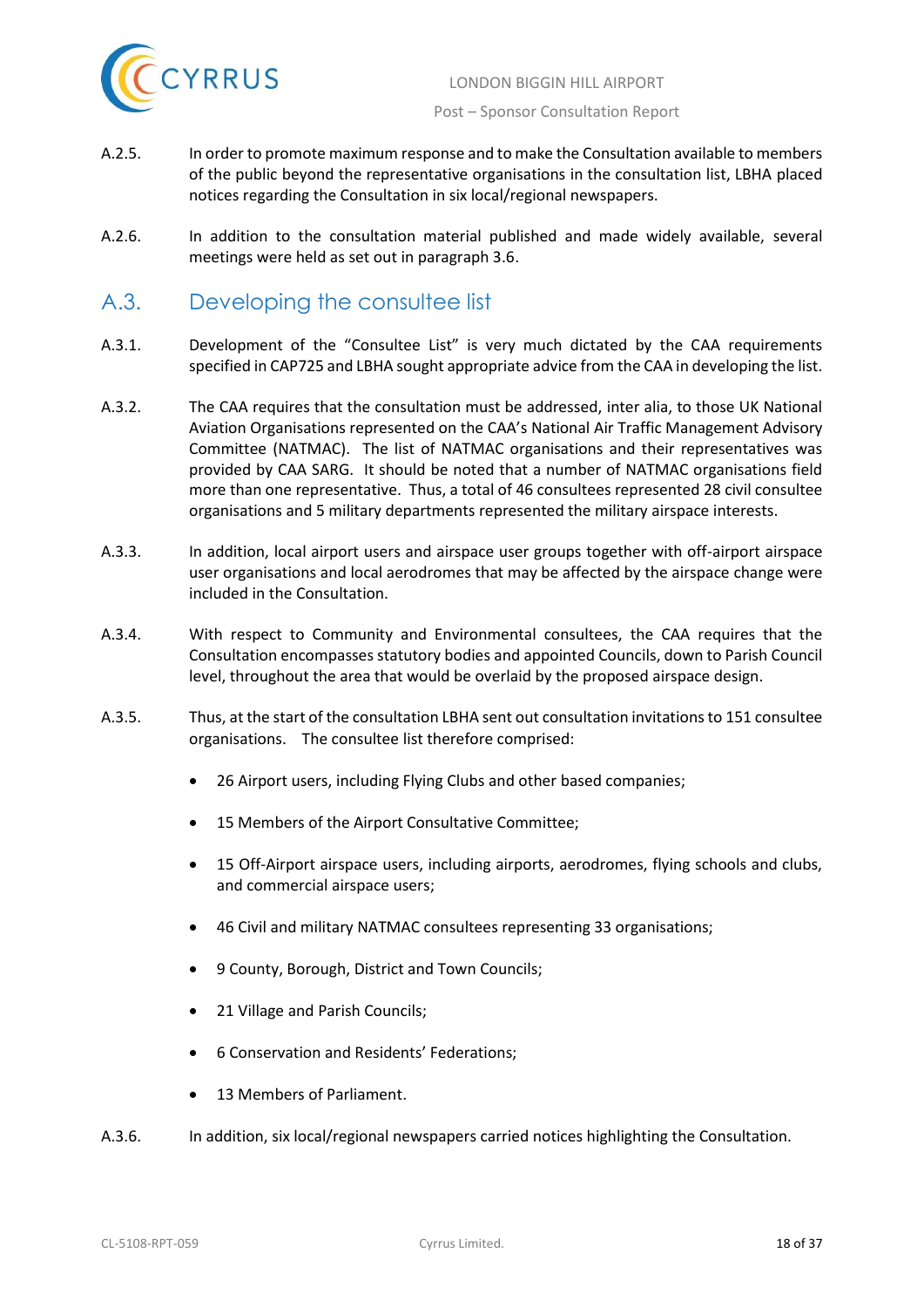

- A.3.7. Access to the Sponsor Consultation document was not limited in any way. Members of the general public (including individual aviators) as well as the listed consultees had access to the documentation through the LBHA website, and through the supply of paper copies (where requested).
- A.3.8. Submissions received from individuals or organisations which were not included in the formal list of consultees have been included in the analysis and taken into account by LBHA.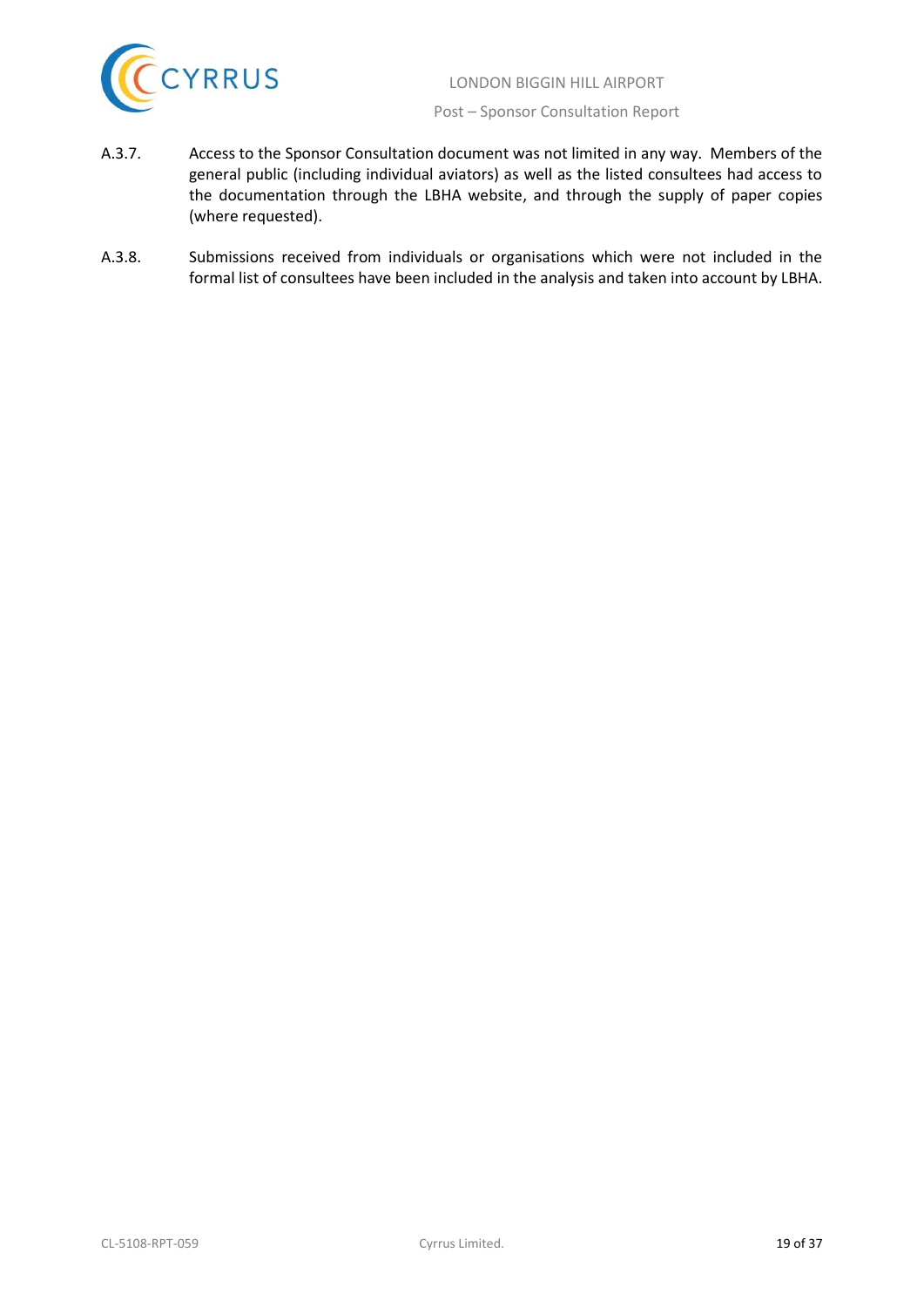

# **B. Issues and themes of concern arising from the Consultation**

<span id="page-20-0"></span>

|    | <b>Issue</b>                                                                                                                                   | <b>LBHA Comment</b>                                                                                                                                                                                                                                                                                                                                                                                                                                               |
|----|------------------------------------------------------------------------------------------------------------------------------------------------|-------------------------------------------------------------------------------------------------------------------------------------------------------------------------------------------------------------------------------------------------------------------------------------------------------------------------------------------------------------------------------------------------------------------------------------------------------------------|
| 1. | Links to CAA website did not work.                                                                                                             | Some 11 weeks into the consultation it was brought to our attention that the links in the<br>Consultation document to the reference CAA documents no longer worked. It transpired that<br>the CAA had introduced a new website. This meant that we had to manually re-install all of our<br>links. Following discussions with the CAA, LBHA extended the consultation period to 26 February<br>to allow consultees more time to consider the reference documents. |
| 2. | Deficiencies in the Consultee List.<br>Affected Residents Associations not consulted                                                           | The Consultee List was compiled in accordance with the CAA guidance and advice as detailed in<br>Appendix A of this Report.                                                                                                                                                                                                                                                                                                                                       |
|    | Consultation came to light only by chance<br>Should have been advertised in the Local Press                                                    | The CAA guidance is that Consultation should be conducted down to Parish Council level, which<br>was done in this case, and relies on the listed Consultees to disseminate information to<br>appropriate focal points within their spheres of operation.                                                                                                                                                                                                          |
|    | LB Croydon officers should have disseminated<br>information                                                                                    | With respect to notification to the wider general public, the Consultation was notified to the<br>Local Press and via the Airport's main website.                                                                                                                                                                                                                                                                                                                 |
|    |                                                                                                                                                | Notwithstanding that the Guidance given in CAP725 does not require a public consultation, on<br>the advice of the CAA, the Sponsor Consultation Document was made freely available on the<br>LBHA website to all who might have considered they would have an interest in the proposal.                                                                                                                                                                           |
| 3. | Concern about the list of safety and noise related<br>exclusions from the Consultation.                                                        | This Consultation is about the single issue of the proposed introduction of a new IAP, as specified<br>by the CAA in CAP725. It is not about any other issue or combination of issues.                                                                                                                                                                                                                                                                            |
|    | All are considered matters of valid concern to<br>residents when aggregated with the new safety and<br>noise impact of the proposed procedure. | Adequate alternative means exist for residents to raise their concerns on other aspects of the<br>Airport's operation or the wider aspects of aviation policies and practices either with the Airport<br>management itself or with the CAA.                                                                                                                                                                                                                       |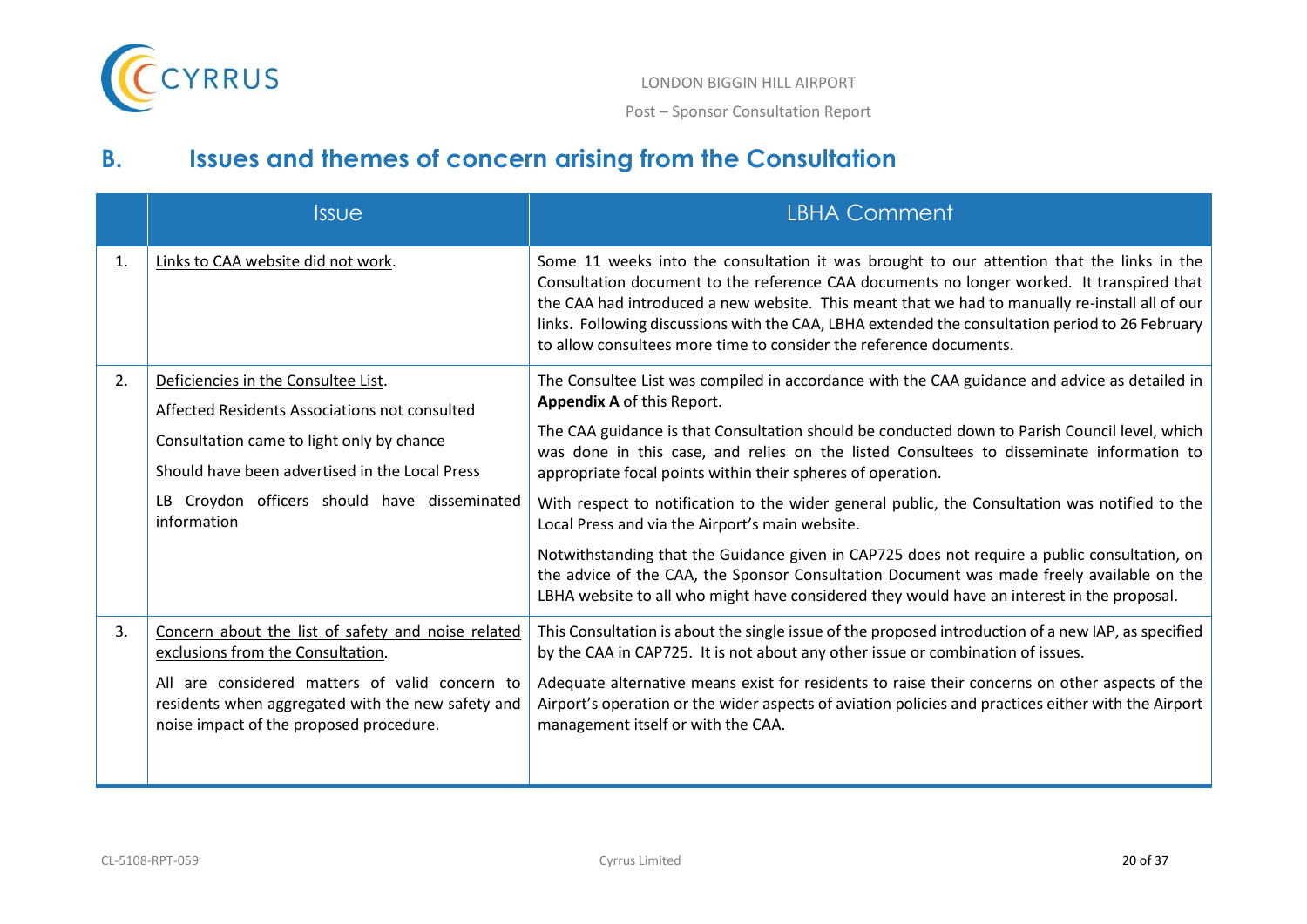

|    | <b>Issue</b>                                                                                                                                                                                                                                                                                                                                                                                                                                                                    | <b>LBHA Comment</b>                                                                                                                                                                                                                                                                                                                                                                                                                                                                                                                                                                                                                                                                                                                                                                                                                                                                                                                                                                                                                                                                                                                                                                                                                                                                                                                                                                                                                                                                                                                                                                                                                                                                                                                                                                                                                                                                                                                                                                                                                                                                                                                                               |
|----|---------------------------------------------------------------------------------------------------------------------------------------------------------------------------------------------------------------------------------------------------------------------------------------------------------------------------------------------------------------------------------------------------------------------------------------------------------------------------------|-------------------------------------------------------------------------------------------------------------------------------------------------------------------------------------------------------------------------------------------------------------------------------------------------------------------------------------------------------------------------------------------------------------------------------------------------------------------------------------------------------------------------------------------------------------------------------------------------------------------------------------------------------------------------------------------------------------------------------------------------------------------------------------------------------------------------------------------------------------------------------------------------------------------------------------------------------------------------------------------------------------------------------------------------------------------------------------------------------------------------------------------------------------------------------------------------------------------------------------------------------------------------------------------------------------------------------------------------------------------------------------------------------------------------------------------------------------------------------------------------------------------------------------------------------------------------------------------------------------------------------------------------------------------------------------------------------------------------------------------------------------------------------------------------------------------------------------------------------------------------------------------------------------------------------------------------------------------------------------------------------------------------------------------------------------------------------------------------------------------------------------------------------------------|
| 4. | <b>Forecast Movements:</b><br>Significant fluctuations on the number of landings<br>per annum on runway 03.<br>What forecasts for runway 03 landings over the next<br>5 and 10 years.<br>One respondent considers an additional 6750 aircraft<br>would use the procedure per year.<br>Lack of forecast movements data given.<br>Decline in traffic indicates no justification for a new<br>procedure.<br>LBHA growth aspirations not indicated in the<br>consultation document. | The proposed IAP to runway 03 is not being introduced as a means to generate traffic growth<br>over and above that which has already been approved for LBHA.<br>The determination of whether runway 21 or runway 03 is used for arriving and departing aircraft<br>depends on the prevailing wind conditions at the time. In general terms, the prevailing wind in<br>the UK is from the southwest which means that runway 21 will be in use for most of the time.<br>Empirical and climatological evidence shows that the prevailing wind generally favours the use<br>of runway 21 for approximately 70% of the time and runways 03, 11, or 29 for approximately<br>30% of the time.<br>Table 1 in the consultation document showed that between 2009 and 2014 less than 16% of all<br>IFR arriving flights per year required to land on runway 03 (the number of IFR landings on 03<br>varying between 336 (5.7%) and 869 (15.25%) for those years). This proportion is not expected<br>to increase substantially as a consequence of the new IAP to runway 03, although there may be<br>a small proportional increase due to the lower landing minima available with the IAP, meaning<br>that fewer aircraft would need to divert to other airports when the weather conditions fall below<br>the Visual Circling minima for Runway 21.<br>In terms of specific numbers, whilst the overall number of IFR arriving business flights at LBHA is<br>expected to gradually increase as a proportion of total movements, it is estimated that the<br>number of IFR flights requiring to land on runway 03 will remain at circa 20% of the total arrivals.<br>Given the highly competitive nature of the business and executive aircraft market it is difficult to<br>predict the future IFR aircraft movements at Biggin Hill in the short to medium term. As a<br>business we try to attract additional clients through the marketing of our quality product and<br>services and, at least, sustain the relationships we have developed in recent years. As a result,<br>we consider that only modest growth in this market is achievable in the current decade. |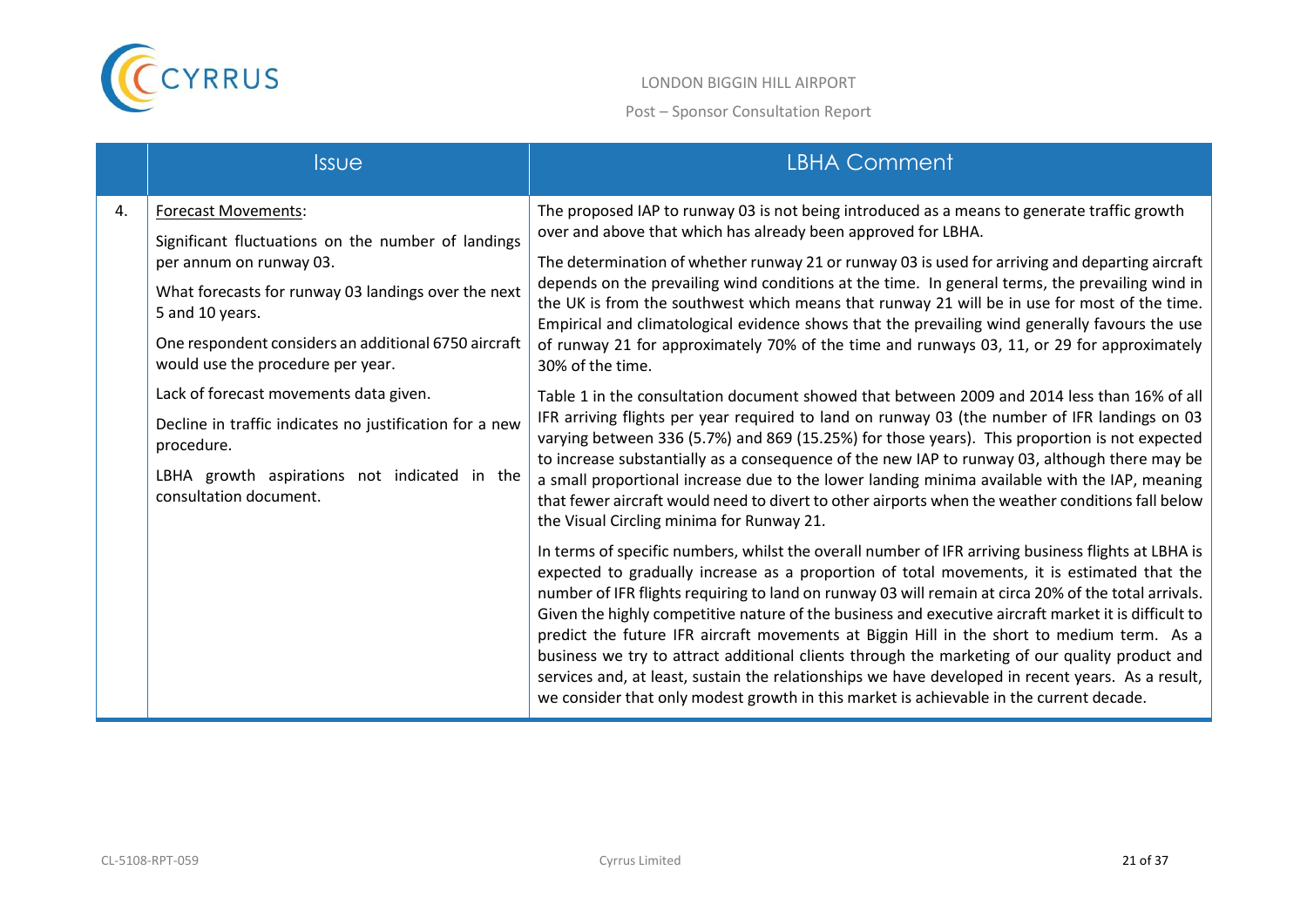

|   | <b>Issue</b>                                                                                                                                                                                          | <b>LBHA Comment</b>                                                                                                                                                                                                                                                                                                                                                                                                                                                                                                                                                                                                                                                                                                                                                                              |
|---|-------------------------------------------------------------------------------------------------------------------------------------------------------------------------------------------------------|--------------------------------------------------------------------------------------------------------------------------------------------------------------------------------------------------------------------------------------------------------------------------------------------------------------------------------------------------------------------------------------------------------------------------------------------------------------------------------------------------------------------------------------------------------------------------------------------------------------------------------------------------------------------------------------------------------------------------------------------------------------------------------------------------|
| 5 | Impact on residents close to Rwy 03 threshold.<br>35% more landings on runway 03;<br>Misleading statement on noise reductions;<br>How have noise contours been determined;                            | Table 1 of the Sponsor Consultation Document showed that in the years 2009 to 2014 less than<br>16% of IFR arrivals per year required to land on runway 03 (and for 3 of those years the proportion<br>was less than 10%). The availability of an IAP to runway 03 may slightly increase the proportion<br>of IFR arrivals landing on runway 03, principally because the lower landing minima available with<br>the IAP will reduce the number of aircraft that currently have to divert to other aerodromes when<br>the weather conditions fall below the minima for Visual Circling from runway 21.                                                                                                                                                                                            |
|   | No mention of additional runway 21 departures;<br>Helicopter noise very annoying; what arrival and<br>departure routes will be used;<br>P180 is very noisy, does it comply with LBHA noise<br>limits? | Current and forecast Noise Contours for the Airport are produced by specialist noise consultants<br>in accordance with recognised methodologies which are accepted by the CAA. As a result of<br>comment raised by some consultees, we commissioned additional work with a specialist noise<br>consultant to develop a noise model that covers a wider area than that presented in the Sponsor<br>Consultation Document. The noise assessment was done in accordance with the CAA guidance<br>given in CAP 725 which specifies what must and should be undertaken. This assessment is<br>detailed in the notes from Bickerdike Allen Partners (reference no: A9912-N02-DC dated 6<br>January 2016) which have been placed on the Airport website.                                                |
|   |                                                                                                                                                                                                       | In the introduction of the Sponsor Consultation Document it was explained what the<br>Consultation was about. It also explained what was not included in the scope of the Consultation.<br>Notwithstanding, several consultees raised comment about other matters, so please note that<br>this Consultation is not about departing aircraft from runway 21, nor any forecast growth of<br>business aviation at LBHA. It is not about helicopter traffic (for which the operating procedures<br>do not change and it should be noted that rotary-wing aircraft do not generally utilise IAPs), nor<br>is it about the noise profile of individual aircraft types using the Airport. Concerns over these<br>issues should be addressed to the Airport separately through the established channels. |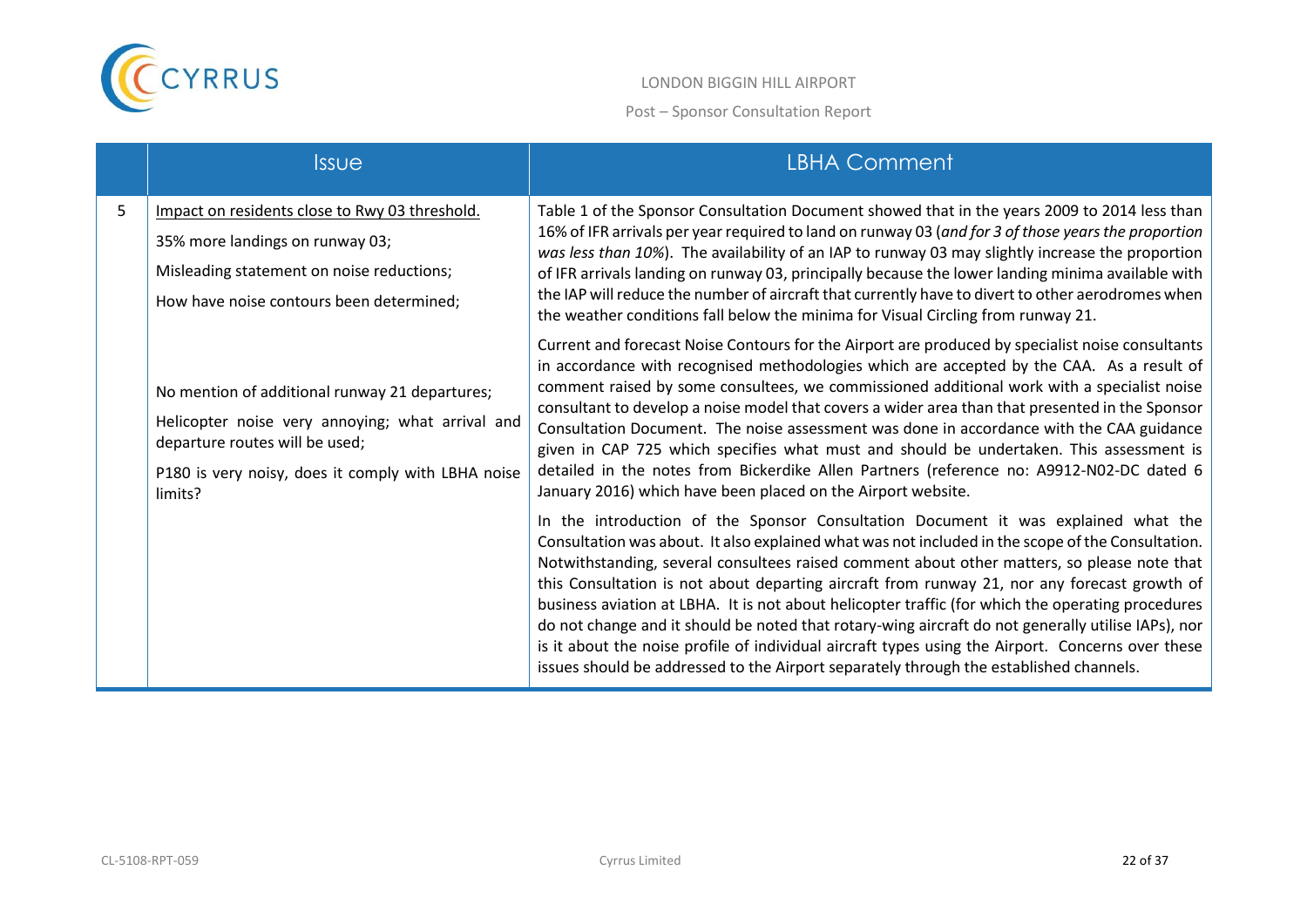

|    | <b>Issue</b>                                                                                                                                                                        | <b>LBHA Comment</b>                                                                                                                                                                                                                                                                                                                                                                                                                                                                                                                                                                                                                                                                                                                                                                                                                                                                                                                                                                                                                                                                                                                                                                                                                                                                                                                                                                                                                                                                                                                                                                                                                                                                       |
|----|-------------------------------------------------------------------------------------------------------------------------------------------------------------------------------------|-------------------------------------------------------------------------------------------------------------------------------------------------------------------------------------------------------------------------------------------------------------------------------------------------------------------------------------------------------------------------------------------------------------------------------------------------------------------------------------------------------------------------------------------------------------------------------------------------------------------------------------------------------------------------------------------------------------------------------------------------------------------------------------------------------------------------------------------------------------------------------------------------------------------------------------------------------------------------------------------------------------------------------------------------------------------------------------------------------------------------------------------------------------------------------------------------------------------------------------------------------------------------------------------------------------------------------------------------------------------------------------------------------------------------------------------------------------------------------------------------------------------------------------------------------------------------------------------------------------------------------------------------------------------------------------------|
| 6. | Visual approach is better than Instrument Approach<br>because aircraft need to stay within sight of the<br>airfield. IAP requires them to fly further away and<br>over more people. | The availability of an IAP to runway 03 will provide lower weather minima than is available for<br>aircraft carrying out an approach to runway 21 followed by visual circling onto runway 03. This<br>will ensure greater continuity of operation for all-weather operations at the Airport and a greater<br>assurance of a successful landing being achieved when runway 03 is in use in poor weather<br>conditions. It will result in fewer aircraft having to divert to other airports when the weather<br>conditions fall below the minima for the Visual Circling manoeuvre.<br>It is widely recognised that Visual Manoeuvring at low level in poor weather conditions, following<br>an approach to another runway, is not appropriate for modern-day high-performance business-<br>jet aircraft types which are now using LBHA. Endeavouring to keep the runway in sight during a<br>period of high cockpit workload whilst configuring the aircraft for landing and, at the same time<br>keeping a look-out for other aircraft in the vicinity that might not be known to Air Traffic Control,<br>can lead to an unstable approach. Conversely, carrying out a properly designed IAP which can<br>be flown automatically by the aircraft navigation systems (most of the flight path of which is<br>retained within controlled airspace) results in a substantially lower cockpit workload and a stable<br>approach. Moreover, it affords greater opportunity to look for other aircraft during the shorter<br>period that the aircraft is outside controlled airspace. The overall result is a substantial<br>enhancement to the safety and regularity of all-weather operation. |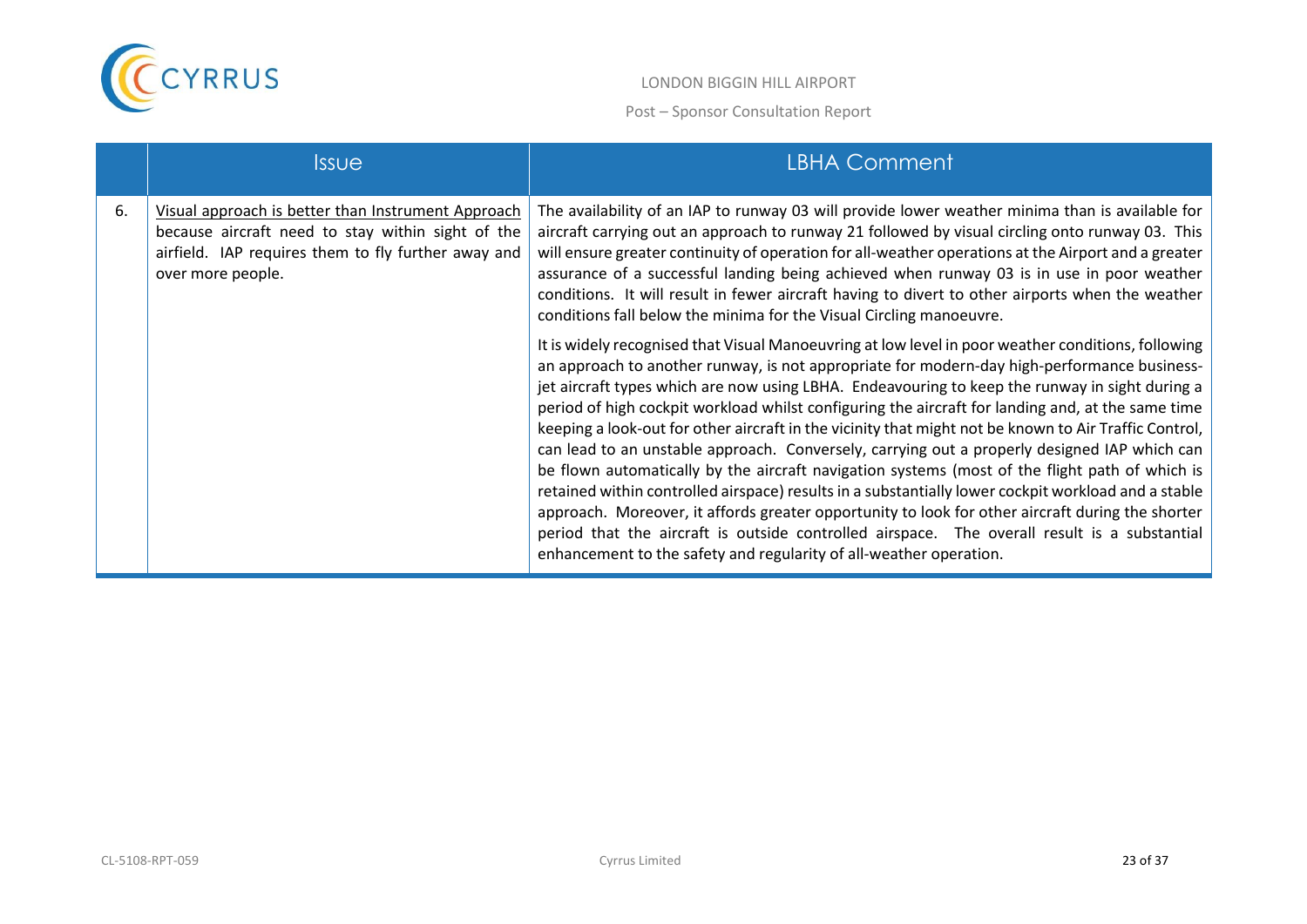

|    | <i><b>Issue</b></i>                                                                                                                                                                                                                                                                                                                                                                                            | <b>LBHA Comment</b>                                                                                                                                                                                                                                                                                                                                                                                                                                                                                                                                                                                                                                                                                                                                                                                                                                                                                                                                                                                                                                                                                                                                                                                                                              |
|----|----------------------------------------------------------------------------------------------------------------------------------------------------------------------------------------------------------------------------------------------------------------------------------------------------------------------------------------------------------------------------------------------------------------|--------------------------------------------------------------------------------------------------------------------------------------------------------------------------------------------------------------------------------------------------------------------------------------------------------------------------------------------------------------------------------------------------------------------------------------------------------------------------------------------------------------------------------------------------------------------------------------------------------------------------------------------------------------------------------------------------------------------------------------------------------------------------------------------------------------------------------------------------------------------------------------------------------------------------------------------------------------------------------------------------------------------------------------------------------------------------------------------------------------------------------------------------------------------------------------------------------------------------------------------------|
| 7. | More aircraft will directly overfly the Coulsdon area -<br>not currently overflown.<br>Increased noise exposure to high population density;<br>Spurious arguments regarding high ambient noise<br>levels;<br>Lack of consideration of other routes;<br>Benefits to other communities outweighed by<br>disbenefits to Coulsdon residents.<br>No justification documented for chosen route over<br>other routes. | It is acknowledged that the proposed procedure would overlie parts of the built-up areas of<br>Coulsdon and Purley which are not currently overflown by aircraft inbound to LBHA. However,<br>this is counterbalanced by the fact that: the built-up areas in proximity to the A23 trunk road<br>experience a relatively high ambient noise level during the periods that the IAP is likely to be<br>flown; the incidence of aircraft requiring to make approaches to runway 03 is low; and the<br>additional noise generated by the modern aircraft types using the procedure would be<br>imperceptible to people on the ground.<br>Authoritative studies indicate that the sound level experienced at the kerbside of a busy road is<br>in the region of 80dBA and the sound level of a diesel truck 10m away is in the region of 90dBA.<br>Conversely the sound level experienced on the ground from an aircraft carrying out the proposed<br>IAP would be in the region of 56dBA, which is equivalent to less than the sound of conversational<br>speech at 1m distance. The SEL charts in the consultation document show that no new<br>populations are exposed to sound levels of 80dBA from aircraft flying on the proposed<br>procedure. |
|    |                                                                                                                                                                                                                                                                                                                                                                                                                | A more recent noise assessment was done in accordance with the CAA guidance given in CAP 725<br>which specifies what must and should be undertaken. This assessment is detailed in the note<br>from Bickerdike Allen Partners (reference number A9912-N02-DC dated 6 January 2016) and has<br>been placed on the Airport website                                                                                                                                                                                                                                                                                                                                                                                                                                                                                                                                                                                                                                                                                                                                                                                                                                                                                                                 |
|    |                                                                                                                                                                                                                                                                                                                                                                                                                | The strict safety requirements for procedure design coupled with the other airspace activity in<br>the area severely constrain the alternative options that are available for the design of the<br>proposed IAP. The proposed procedure represents, in our view, the only feasible option that can<br>be fitted in to the available airspace. (See also Item 18 below)                                                                                                                                                                                                                                                                                                                                                                                                                                                                                                                                                                                                                                                                                                                                                                                                                                                                           |
|    |                                                                                                                                                                                                                                                                                                                                                                                                                |                                                                                                                                                                                                                                                                                                                                                                                                                                                                                                                                                                                                                                                                                                                                                                                                                                                                                                                                                                                                                                                                                                                                                                                                                                                  |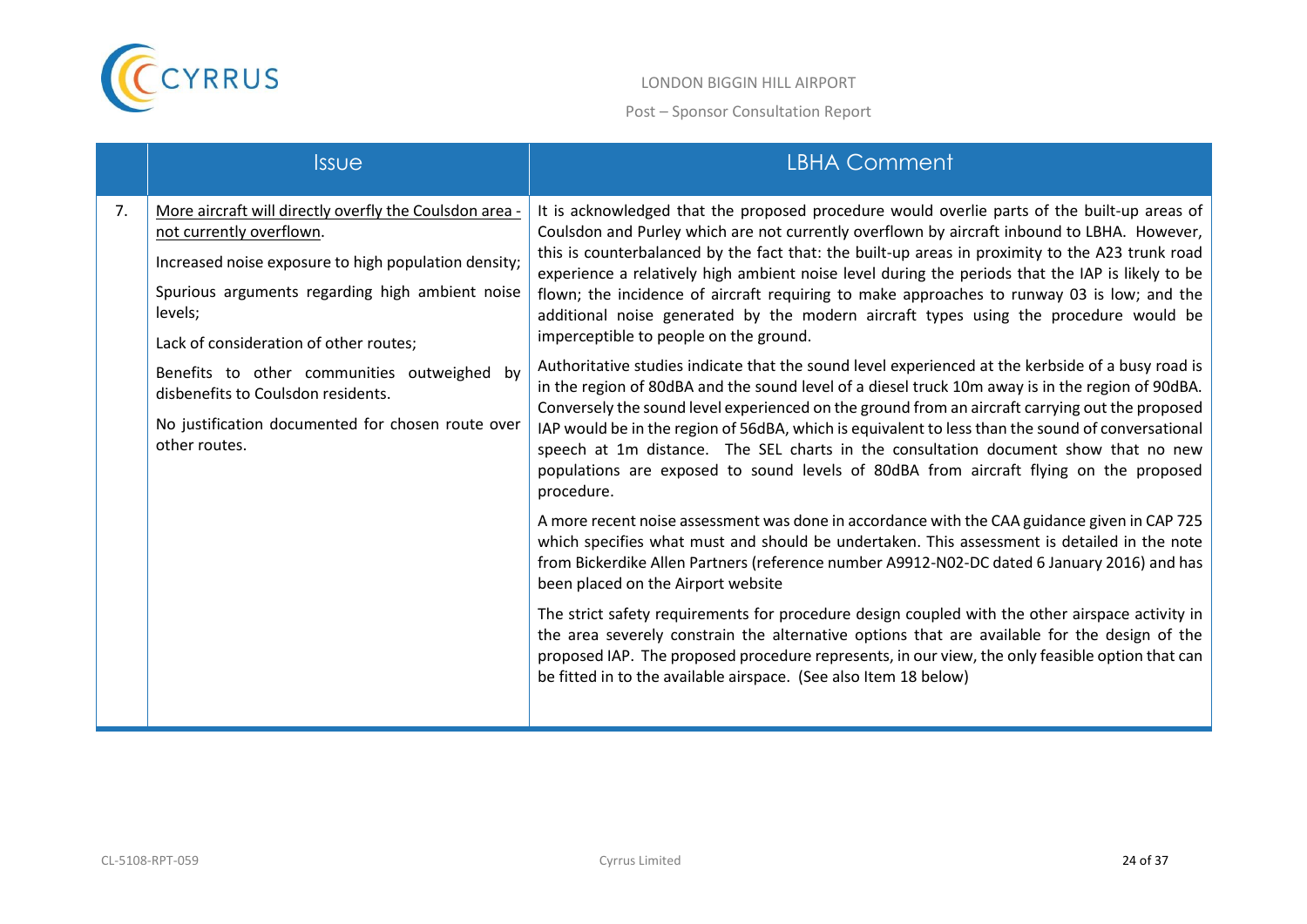

| 8.<br>Inadequate noise assessments:<br>Misleading presumption that aircraft on initial<br>the<br>Initial<br>of<br>Approach<br>segments<br>are<br>indistinguishable from higher LTMA traffic or lower        | <i><u><b>Issue</b></u></i>                          | <b>LBHA Comment</b>                                                                                                                                                                                                                                                                                                                                                                                                                                                                                                                                                                                                                                                                                                                                                                                                                                                                                                                                                                                                                                                                                                                                                                                               |
|-------------------------------------------------------------------------------------------------------------------------------------------------------------------------------------------------------------|-----------------------------------------------------|-------------------------------------------------------------------------------------------------------------------------------------------------------------------------------------------------------------------------------------------------------------------------------------------------------------------------------------------------------------------------------------------------------------------------------------------------------------------------------------------------------------------------------------------------------------------------------------------------------------------------------------------------------------------------------------------------------------------------------------------------------------------------------------------------------------------------------------------------------------------------------------------------------------------------------------------------------------------------------------------------------------------------------------------------------------------------------------------------------------------------------------------------------------------------------------------------------------------|
| the overall noise nuisance.<br>A number of statements in consultation document<br>at low altitudes.<br>challenged by a number of significant consultees.<br>airspace in proximity to LBHA.<br>Paragraph 9.] | GA traffic. Both should be considered as factors in | Aircraft in the LTMA which are inbound to Heathrow are at or above 7000ft amsl when in<br>proximity to LBHA. CAA noise data indicates that for the noisiest aircraft group (typically 500<br>seat 4-engined jet) at 7000ft the noise experienced on the ground is approximately 60dBA. This<br>is equivalent to the noise level of conversational speech. Comparable noise data for a 50-seat<br>regional jet (which is comparable to the larger corporate aircraft using LBHA) at 3000ft is<br>approximately 56dBA - i.e. quieter than conversational speech*. Other studies have shown that<br>light piston-engined General Aviation aircraft are consistently noisier than corporate jet aircraft<br>LBHA has no control over aircraft within the LTMA arriving at or departing from other airports.<br>Nor does it have jurisdiction over itinerant General Aviation flights transiting in uncontrolled<br>[*The dBA values cited in this response are the "instantaneous noise levels from aircraft"]<br>overflights". They should not be confused with the Leq noise contour values (averaged across 16-<br>hour periods) which reflect UK DfT policy and are used in the responses to the issues listed in |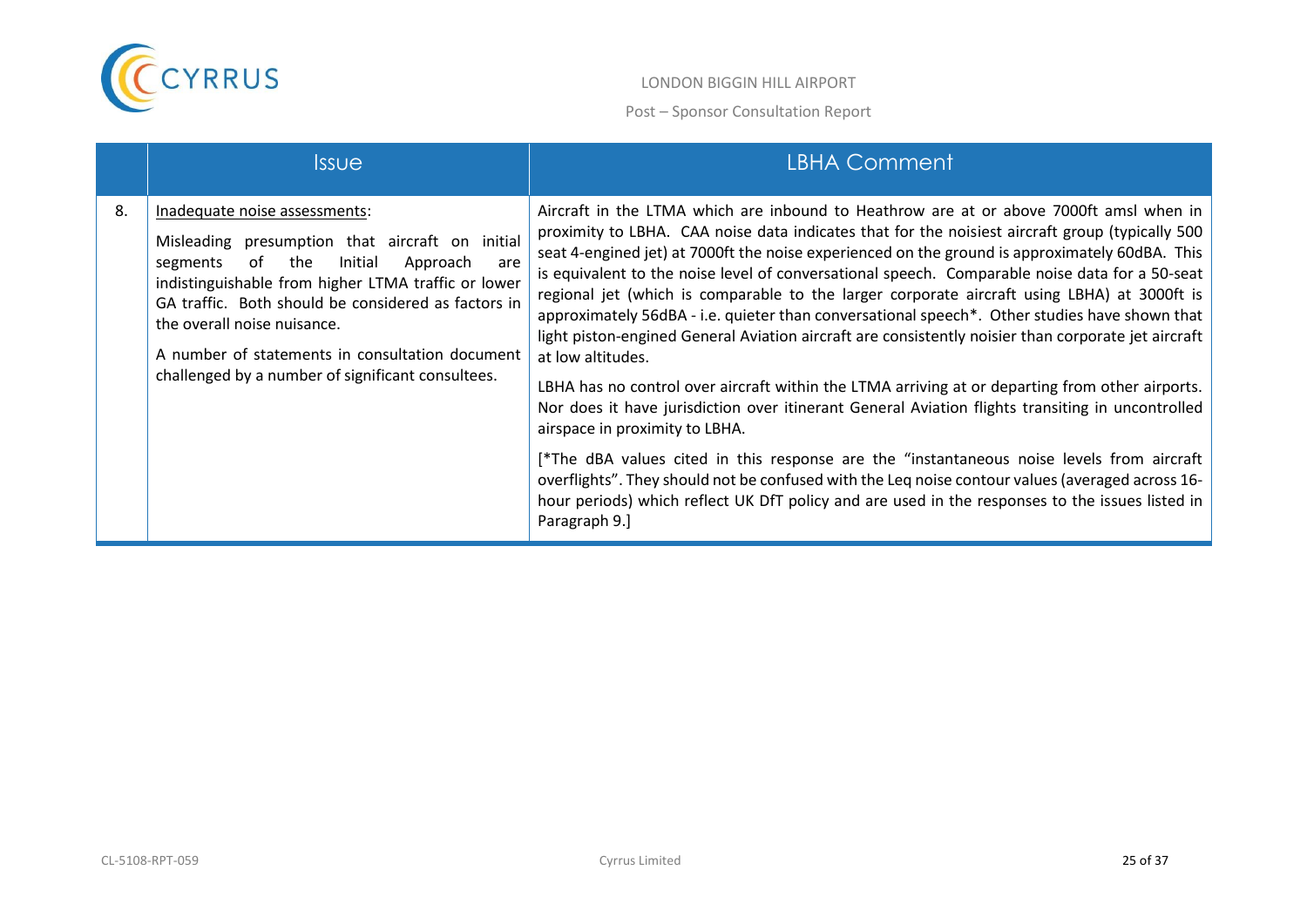

|    | <b>Issue</b>                                                                                                                                                                                                                                                                                                                                                                                                                                                                                                                                                                                                                                                                                                                                                                                                                                           | <b>LBHA Comment</b>                                                                                                                                                                                                                                                                                                                                                                                                                                                                                                                                                                                                                                                                                                                                                                                                                                                                                                                                                                                                                                                                                                                                                                                                                                                                                                                                                                                                                                                                                                                                                                                                                                                                                                                                                                                                                                                                                                                                                                                                                                                                            |
|----|--------------------------------------------------------------------------------------------------------------------------------------------------------------------------------------------------------------------------------------------------------------------------------------------------------------------------------------------------------------------------------------------------------------------------------------------------------------------------------------------------------------------------------------------------------------------------------------------------------------------------------------------------------------------------------------------------------------------------------------------------------------------------------------------------------------------------------------------------------|------------------------------------------------------------------------------------------------------------------------------------------------------------------------------------------------------------------------------------------------------------------------------------------------------------------------------------------------------------------------------------------------------------------------------------------------------------------------------------------------------------------------------------------------------------------------------------------------------------------------------------------------------------------------------------------------------------------------------------------------------------------------------------------------------------------------------------------------------------------------------------------------------------------------------------------------------------------------------------------------------------------------------------------------------------------------------------------------------------------------------------------------------------------------------------------------------------------------------------------------------------------------------------------------------------------------------------------------------------------------------------------------------------------------------------------------------------------------------------------------------------------------------------------------------------------------------------------------------------------------------------------------------------------------------------------------------------------------------------------------------------------------------------------------------------------------------------------------------------------------------------------------------------------------------------------------------------------------------------------------------------------------------------------------------------------------------------------------|
| 9. | Inadequate noise assessments.<br>Leq contours are only close-in to the airfield. Nothing<br>shown for further-out impacts.<br>Noise statements not supported by factual evidence.<br>Trial flights need to be carried out against which the<br>public can judge the noise impact.<br>No evidence to support the assertion that aircraft at<br>3000ft are unlikely to be heard on the ground or<br>indistinguishable from other aircraft noise.<br>No quantitative evidence of noise pollution on the<br>southern parts of London Borough of Croydon.<br>No quantitative assessment of noise impact on<br>villages not currently overflown.<br>Community annoyance exists at noise levels around<br>50dBA, which means residents up to 1km either side<br>of the proposed route would be affected.<br>No environmental data on other routes considered. | The Current and forecast Leq Noise Contours are developed by specialist noise consultants in<br>accordance with standard methodologies as required by the CAA. The Noise Contour Chart in<br>the Sponsor Consultation document (Figure 11) depicts the 2014 and forecast 2020 57dB LAeq<br>16hr contour. DfT Policy is that 57dB LAeq16hr represents the onset of significant community<br>annoyance.<br>Although LBHA does not operate night-time movements we have, nonetheless, included in the<br>Consultation document (Figures 12 and 13) SEL* charts depicting the 80dBA footprints for single<br>noise events along 3 <sup>**</sup> nominal specimen tracks for the Visual Circling manoeuvre (following an<br>approach to runway 21) and for the proposed IAP. These show that communities overflown by<br>any individual aircraft making a Visual Circling manoeuvre are likely to be subject to a noise level<br>in excess of 80dBA from that aircraft, whereas exposure to this noise level for aircraft carrying<br>out the IAP is limited to the final 1.5 miles or so of the final approach path.<br>[* SEL charts are useful in portraying the impact of aircraft movements at night on sleep<br>disturbance. Research has shown that for outdoor aircraft noise events below 90dBA SEL the<br>average person's sleep is unlikely to be disturbed. The 80dBA SEL noise level depicted in the<br>consultation document is below that of the 90dBA SEL used to represent sleep disturbance.]<br>[** The flight path for the Visual Circling manoeuvre is variable and is determined by the pilot<br>when endeavouring to keep the runway in sight at low level whilst manoeuvring the aircraft to<br>the final approach path to runway 03.]<br>A more recent noise assessment was done in accordance with the CAA guidance given in CAP 725<br>which specifies what must and should be undertaken. This assessment is detailed in the note<br>from Bickerdike Allen Partners (reference number A9912-N02-DC dated 6 January 2016) and has<br>been placed on the Airport website. |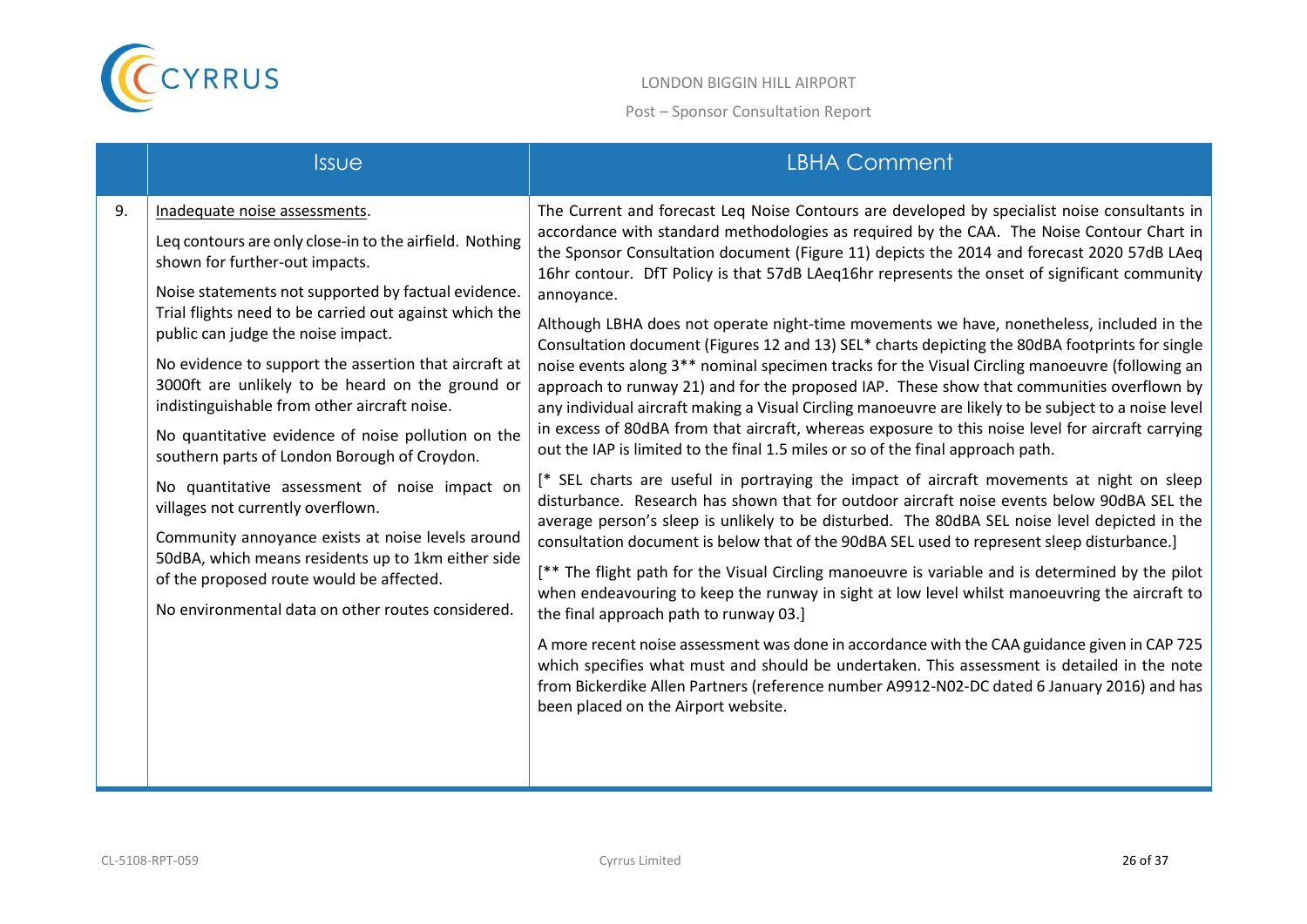

|     | <i><u><b>Issue</b></u></i>                                                                                                                        | LBHA Comment                                                                                                                                                                                                                                                                                                                                                                                                                                                                                                                                                                                                                                                                                                                                                                                                                                                                                                                                                                                                                                                                                                                                                                                                                                                                                           |
|-----|---------------------------------------------------------------------------------------------------------------------------------------------------|--------------------------------------------------------------------------------------------------------------------------------------------------------------------------------------------------------------------------------------------------------------------------------------------------------------------------------------------------------------------------------------------------------------------------------------------------------------------------------------------------------------------------------------------------------------------------------------------------------------------------------------------------------------------------------------------------------------------------------------------------------------------------------------------------------------------------------------------------------------------------------------------------------------------------------------------------------------------------------------------------------------------------------------------------------------------------------------------------------------------------------------------------------------------------------------------------------------------------------------------------------------------------------------------------------|
| 10. | Inadequate balanced argument:<br>No balanced comparison of advantages of the<br>procedure against disadvantages to newly affected<br>populations. | The current visual manoeuvring approach to runway 03 does not provide any respite for those<br>persons living in the runway 21 approach as all the current IAPs cross this area during part of the<br>approach. Furthermore, conurbations located to the west and south-west of the Airport are<br>overflown at low-level whenever an aircraft carries out visual manoeuvring to runway 03 where<br>the noise levels are perceptible even though transient. The planned new IAP will provide some<br>respite for those persons living under the runway 21 approach when runway 03 is in use.<br>Furthermore, given that the new procedure will be flown at a higher altitude in the initial and<br>intermediate segments (when compared to the current runway 03 visual manoeuvring profile),<br>any aircraft noise exposure in these parts of the flight profile will be less than currently<br>experienced at the comparable locations under the current route.<br>A more recent noise assessment was done in accordance with the CAA guidance given in CAP 725<br>which specifies what must and should be undertaken. This assessment is detailed in the note<br>from Bickerdike Allen Partners (reference number A9912-N02-DC dated 6 January 2016) and has<br>been placed on the Airport website. |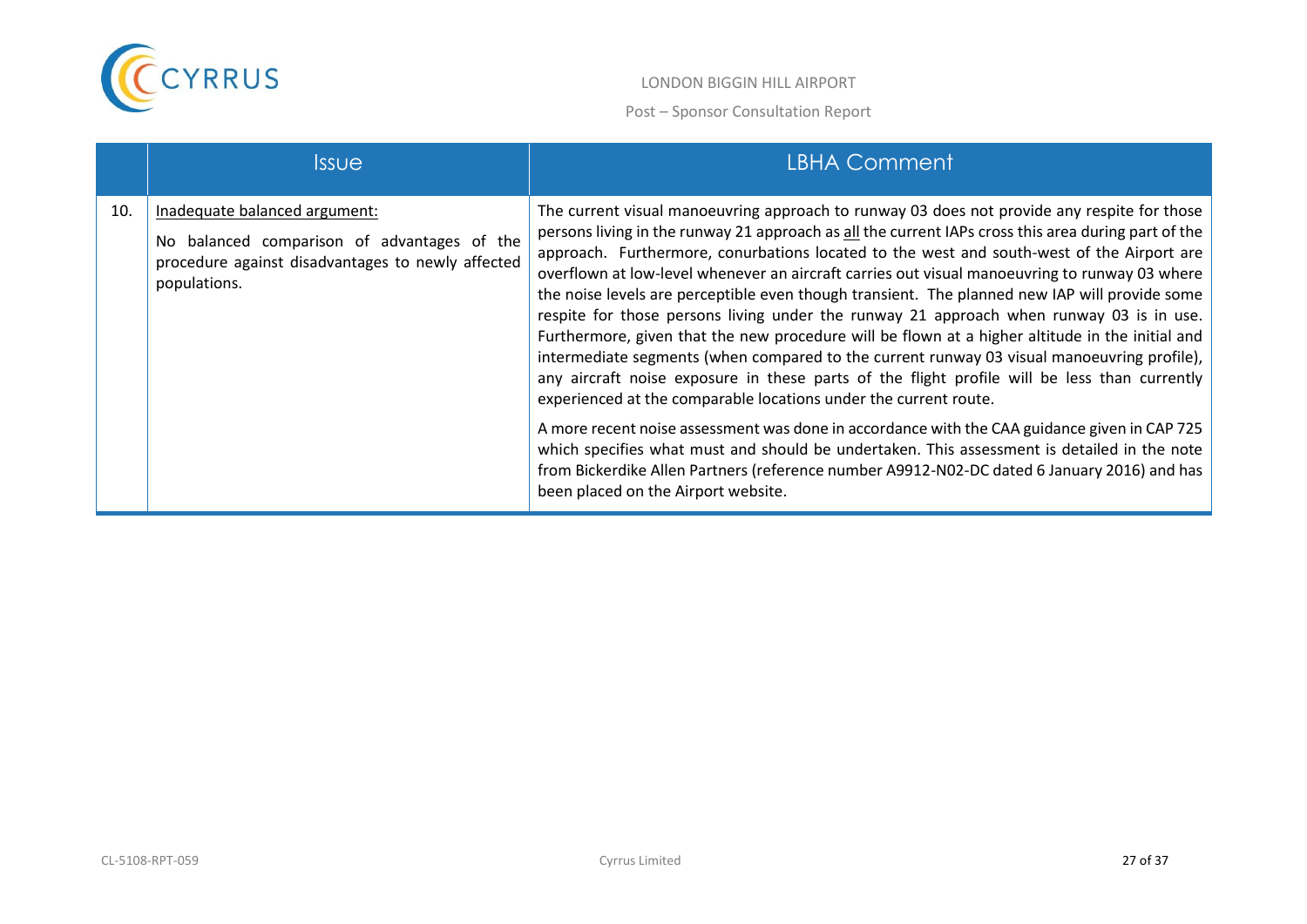

|     | <b>Issue</b>                                                                                                                                                                                                      | <b>LBHA Comment</b>                                                                                                                                                                                                                                                                                                                                                                                                                                                                                                                                                                                                                                                                                                   |
|-----|-------------------------------------------------------------------------------------------------------------------------------------------------------------------------------------------------------------------|-----------------------------------------------------------------------------------------------------------------------------------------------------------------------------------------------------------------------------------------------------------------------------------------------------------------------------------------------------------------------------------------------------------------------------------------------------------------------------------------------------------------------------------------------------------------------------------------------------------------------------------------------------------------------------------------------------------------------|
| 11. | Air Pollution CO2):<br>No quantitative assessment of air pollution on the<br>southern parts of the London Borough of Croydon.<br>No assessment of $CO2$ emissions of existing or<br>forecast traffic on approach. | The proposed IAP to runway 03 is not being introduced as a means to generate traffic growth<br>over and above that which has already been approved for LBHA. Thus no additional $CO2$<br>emissions would accrue as a direct consequence of the introduction of the IAP over and above<br>those accruing from the already approved forecast growth of the Airport. On a positive note, it<br>is likely that there will be greater assurance of a successful landing in poorer weather<br>conditions which would mitigate the additional $CO2$ emissions that would arise from an aircraft<br>needing to divert to an alternative airport following an unsuccessful attempt to land on runway<br>03 by visual circling. |
|     |                                                                                                                                                                                                                   | As stated in the Consultation document, current Government guidance is that due to the effects<br>of mixing and dispersion, emissions from aircraft above 1000ft are unlikely to have any significant<br>effect on air quality; thus the London Borough of Croydon should not be adversely affected as<br>the aircraft on the procedure would be above this altitude. It is recognised that certain parts of<br>the Tandridge district will be overflown at the lower altitude when the aircraft turns onto final<br>approach. A quantitative assessment of the $CO2$ emissions will be undertaken and reported on<br>the LBHA website when complete.                                                                 |
| 12. | Terrain:<br>No assessment of the terrain factors in the<br>assessment of the impacts. References are only to<br>Altitudes (above mean sea level). Comparative<br>heights above communities needs to be included.  | It is normal practice to reference IAPs to altitudes above mean sea level (amsl). LBHA is<br>approximately 600ft amsl and the terrain to the south (towards the M25) rises to 876ft amsl. To<br>the west, where the downwind leg segment of the IAP is located the terrain is generally below<br>500ft amsl. The procedure does not overfly the built-up areas of Purley or Coulsdon below 2500ft<br>above ground level.                                                                                                                                                                                                                                                                                              |
|     |                                                                                                                                                                                                                   | We have used a steeper than normal descent path $(3.5^{\circ})$ instead of 3°) on the final approach in<br>order to keep the aircraft as high as possible for as long as possible. A level flight segment at<br>2000ft from the Initial Approach Waypoint to the Intermediate Fix Waypoint is dictated by the<br>ICAO PANS-OPS procedure design criteria in order to ensure a stable approach.                                                                                                                                                                                                                                                                                                                        |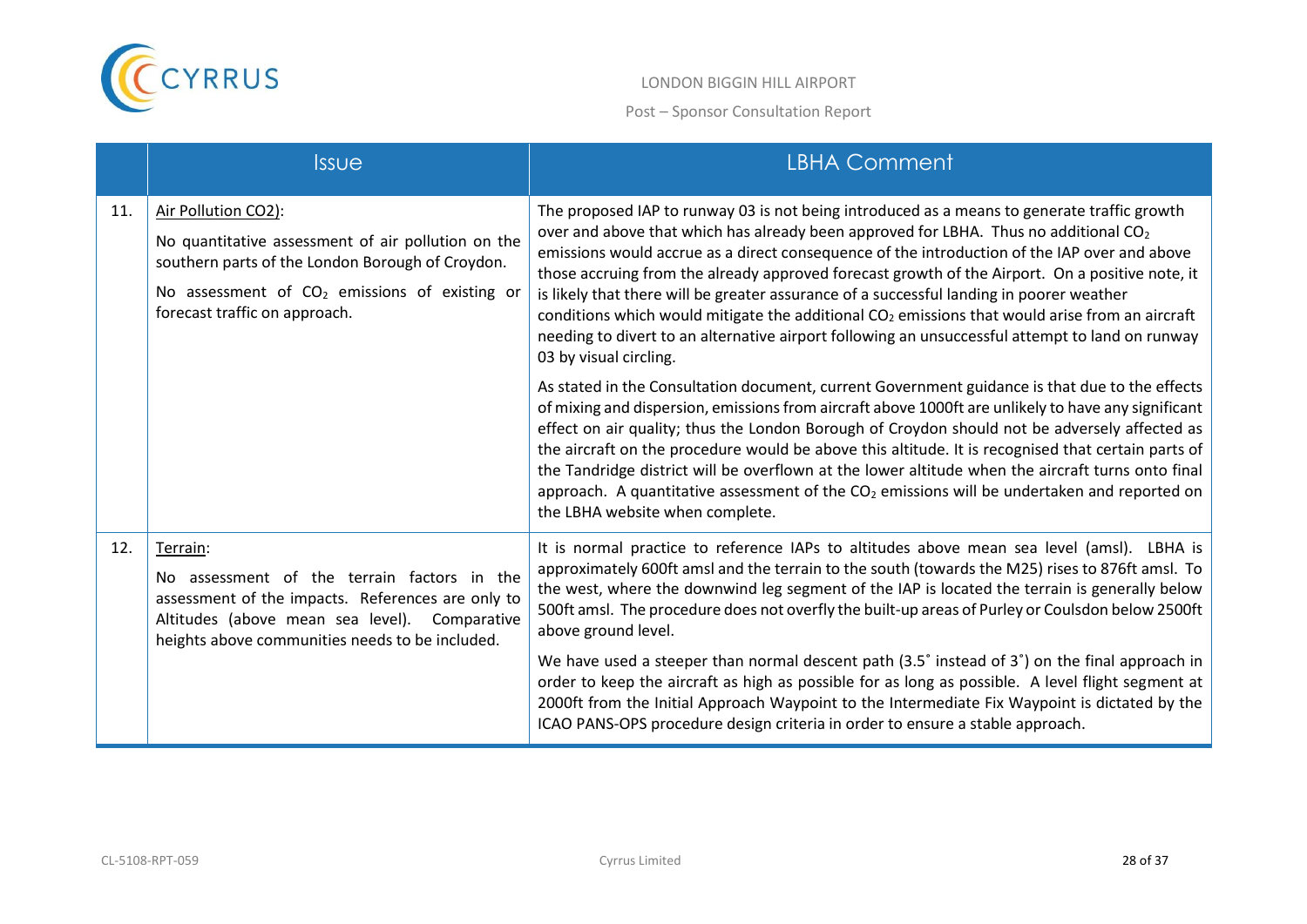

LONDON BIGGIN HILL AIRPORT Post – Sponsor Consultation Report

|     | <b>Issue</b>                                                                                                                                                                                                                                                                                                                                                                                                                                                                                                                                                                                                                                                                                                                                                                                                                                                                                                                                                                                                                    | <b>LBHA Comment</b>                                                                                                                                                                                                                                                                                                                                                                                                                                                                                                                                                                                                                                                                                                                                                                                                                                                                                                                                                                                                                                                                                                                                                                                                                                                                                                                                                                                                                                                                                                                                                                                                                                                                                                                                                                                                                                                                                                                                                                                                                                                                                                                                                                                                 |
|-----|---------------------------------------------------------------------------------------------------------------------------------------------------------------------------------------------------------------------------------------------------------------------------------------------------------------------------------------------------------------------------------------------------------------------------------------------------------------------------------------------------------------------------------------------------------------------------------------------------------------------------------------------------------------------------------------------------------------------------------------------------------------------------------------------------------------------------------------------------------------------------------------------------------------------------------------------------------------------------------------------------------------------------------|---------------------------------------------------------------------------------------------------------------------------------------------------------------------------------------------------------------------------------------------------------------------------------------------------------------------------------------------------------------------------------------------------------------------------------------------------------------------------------------------------------------------------------------------------------------------------------------------------------------------------------------------------------------------------------------------------------------------------------------------------------------------------------------------------------------------------------------------------------------------------------------------------------------------------------------------------------------------------------------------------------------------------------------------------------------------------------------------------------------------------------------------------------------------------------------------------------------------------------------------------------------------------------------------------------------------------------------------------------------------------------------------------------------------------------------------------------------------------------------------------------------------------------------------------------------------------------------------------------------------------------------------------------------------------------------------------------------------------------------------------------------------------------------------------------------------------------------------------------------------------------------------------------------------------------------------------------------------------------------------------------------------------------------------------------------------------------------------------------------------------------------------------------------------------------------------------------------------|
| 13. | London/Gatwick/Biggin Corridor:<br>Extremely narrow gap between CTRs and Biggin ATZ;<br>tightest "choke point" and busiest in UK;<br>Choke point has good visual navigation feature (M25)<br>for "right side" collision avoidance. Virtually no<br>flights crossing this feature. IAP compromises this.<br>Vertical profile of IAP places IFR arriving traffic into<br>direct crossing conflict with VFR transiting traffic at<br>the point at which it is most likely to be breaking out<br>of cloud and in the narrowest part of the choke point;<br>High probability of TCAS RAs against GA transits with<br>no means of avoidance other than climb back into<br>TMA;<br>Risk of incursion into CAS by VFR transits when<br>avoiding IAP traffic;<br>Many transiting flights non-communicating and non-<br>transponder;<br>Some itinerant traffic in contact with Farnborough<br>LARS, what co-ordination arrangements?;<br>Conflict with IFR transiting flights below CAS;<br>Impact on Blackbushe and Fairoaks IFR traffic | There is already conflict between IFR arriving flights carrying out a Visual Circling Manoeuvre<br>(which may not be contained within the ATZ) and itinerant aircraft flying between the Biggin ATZ,<br>Redhill ATZ and the Gatwick CTR/CTA. Maintaining visual contact with the runway in poor<br>weather conditions at a time of high cockpit workload whilst at the same time endeavouring to<br>keep a lookout for itinerant small aircraft is, in itself, potentially hazardous and carries the risk of<br>an unstable approach. The proposed IAP keeps the aircraft inside controlled airspace for longer,<br>thereby reducing exposure to potential confliction of flight paths for both parties, and creates a<br>stable approach which can be effectively managed by the aircraft on-board navigation systems,<br>thereby affording a greater opportunity for enhanced lookout from the aircraft conducting the<br>IAP for the reduced period when it is outside controlled airspace.<br>Furthermore, the depiction of the existence of the IAP on 1:250000 and 1:500000 aeronautical<br>charts will heighten the awareness of itinerant GA aircraft that they may encounter IFR aircraft<br>making an instrument approach to Biggin Hill. IAPs are published for numerous aerodromes in<br>Class G airspace where the incidence of itinerant non-participating airspace activity is high and<br>this is accepted by the CAA. For aircraft in receipt of a service from Farnborough LARS, the Biggin<br>aircraft would be identifiable by the Biggin Hill Conspicuity Squawk and appropriate co-<br>ordination or traffic information instituted.<br>As no records are kept of itinerant GA flights below the LTMA which do not communicate with<br>Biggin ATC, the number of such flights is unquantifiable. Therefore no quantifiable risk analysis<br>can be carried out, other than to the extent that retaining IFR flights within controlled airspace<br>for the maximum possible time reduces the exposure to risk for both parties. The UK does not<br>adopt the ICAO Standard detailed in Annex 11 para 2.10.5.1 and the CAA considers it acceptable<br>that IAPs exist in uncontrolled airspace. |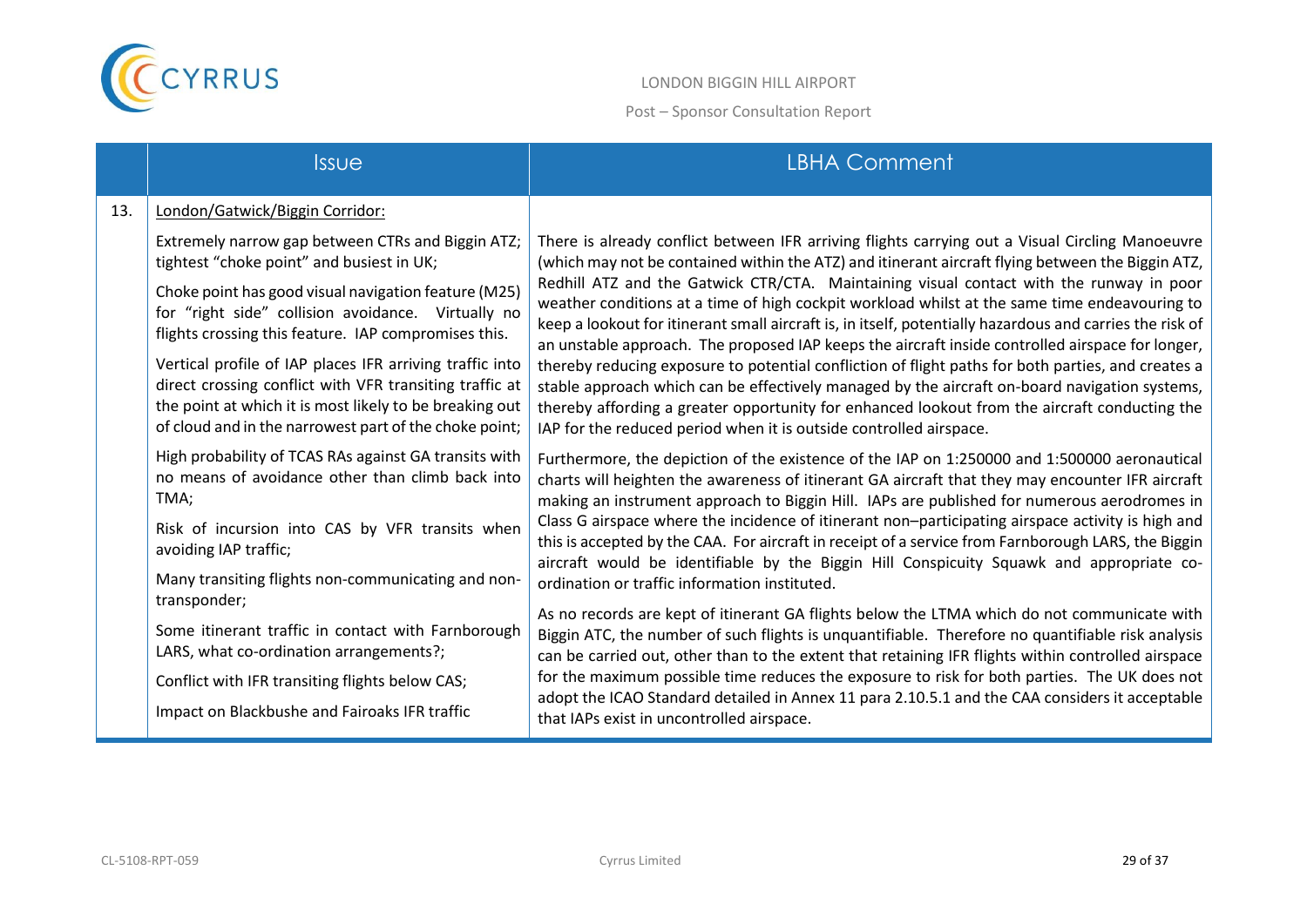

|     | <b>Issue</b>                                                                                                                                                                                                                                                                                                                                                                                     | <b>LBHA Comment</b>                                                                                                                                                                                                                                           |
|-----|--------------------------------------------------------------------------------------------------------------------------------------------------------------------------------------------------------------------------------------------------------------------------------------------------------------------------------------------------------------------------------------------------|---------------------------------------------------------------------------------------------------------------------------------------------------------------------------------------------------------------------------------------------------------------|
|     | London/Gatwick/Biggin Corridor (cont)<br>No traffic study and risk analysis supporting the<br>proposal;<br>Reluctance by LBHA to enter into discussions to<br>consider risks and risks analysis or consideration of<br>safer options;<br>ACP for this proposal unlikely to be acceptable to CAA<br>as safety is not maintained or improved.<br>Representations will be made to safety regulator. |                                                                                                                                                                                                                                                               |
| 14. | IAP minima:<br>Only LNAV and LPV minima given.<br>APV would enhance pilot spatial awareness.                                                                                                                                                                                                                                                                                                     | The proposed RNAV IAP will include minima for both LNAV (which is a non-precision approach<br>(NPA)) and LPV (Localiser Performance with Vertical Guidance), which is an Approach with<br>Vertical Guidance (APV). See Figure 6 of the consultation document. |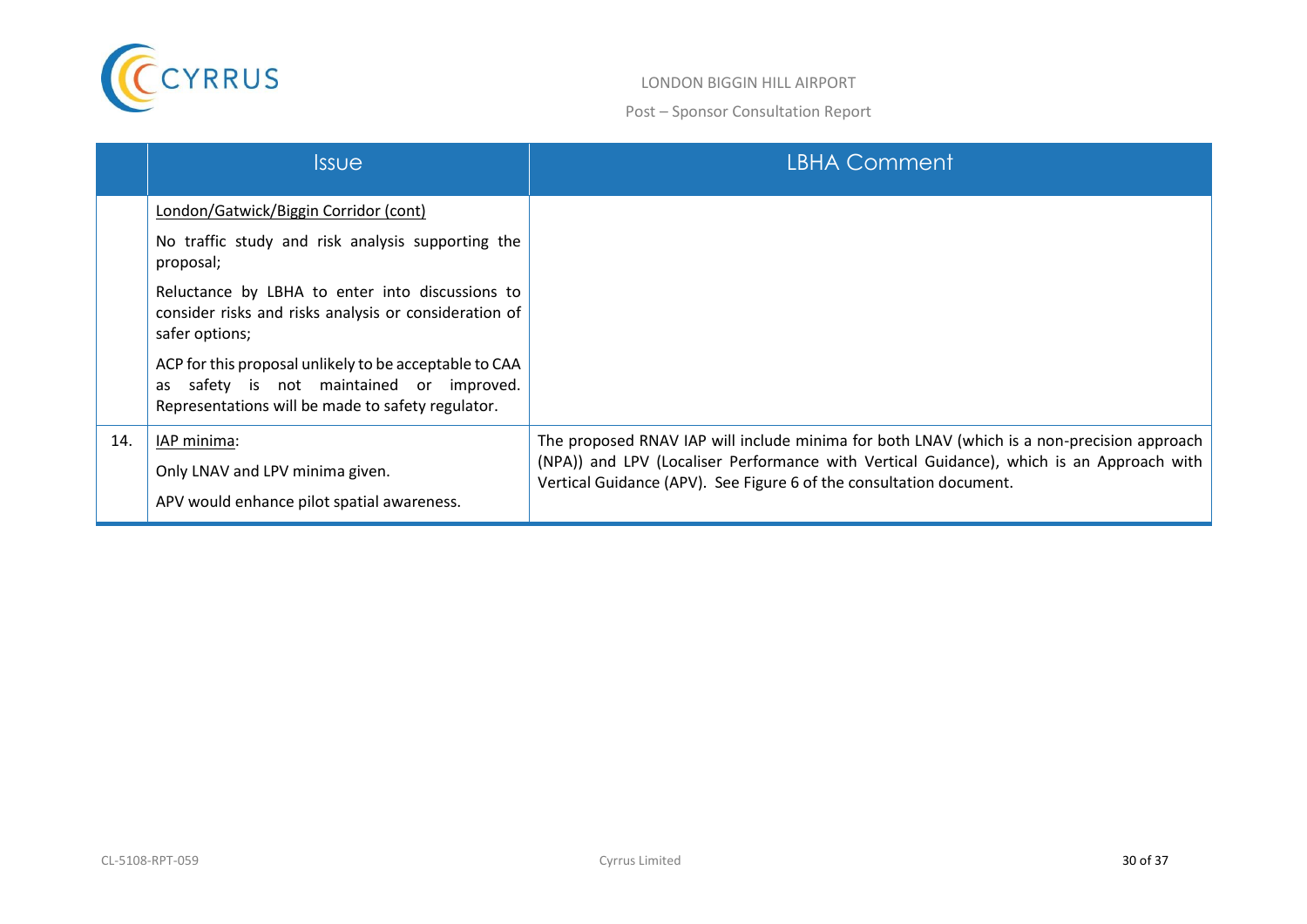

|     | <b>Issue</b>                                                                                                                                                                                                                                                                                                                                                                      | <b>LBHA Comment</b>                                                                                                                                                                                                                                                                                                                                                                                                                                                                                                                                                                                                                                                                                                                                                                                                                                                                                                                                                                                                                                                                                                                                                                                                                                     |
|-----|-----------------------------------------------------------------------------------------------------------------------------------------------------------------------------------------------------------------------------------------------------------------------------------------------------------------------------------------------------------------------------------|---------------------------------------------------------------------------------------------------------------------------------------------------------------------------------------------------------------------------------------------------------------------------------------------------------------------------------------------------------------------------------------------------------------------------------------------------------------------------------------------------------------------------------------------------------------------------------------------------------------------------------------------------------------------------------------------------------------------------------------------------------------------------------------------------------------------------------------------------------------------------------------------------------------------------------------------------------------------------------------------------------------------------------------------------------------------------------------------------------------------------------------------------------------------------------------------------------------------------------------------------------|
| 15. | Access to IAP by non-TMA arrivals:<br>The IAP profile is within controlled airspace (LTMA).<br>Can non-TMA IFR arrivals fly the procedure at 2400ft<br>(below TMA)?<br>Can non-CAS arrivals join the procedure at the<br>routing waypoints?<br>A direct arrival via DORKI to IAWP would assist in<br>avoidance of the Gatwick CTR/CTA.                                            | The proposed IAP is intended for use primarily by IFR flights inbound to LBHA from the<br>Airways/LTMA route structure and provides linkage to the TMA arrival routes (STARs).<br>Furthermore, the vertical profile of the IAP is designed to retain aircraft within controlled<br>airspace at the highest practicable altitude so as to reduce exposure to itinerant IFR/VFR traffic<br>below the TMA and to minimise noise disturbance to communities on the ground.<br>LBHA experiences very few arriving IFR flights from Class G airspace below the LTMA. However,<br>for such flights the existing arrival procedures and IAPS will remain in place.<br>IFR Flight at levels other than those notified for the procedure is not permitted. Rule 24 (1) of<br>the Rules of the Air Regulations 2015. Other IAPs remain available for flights which are not<br>inbound to LBHA from the LTMA route structure. Whilst it may be possible to establish RNAV<br>Direct Approach Procedures for IFR flights below controlled airspace to the Intermediate<br>Waypoints, it is not intended to establish procedures until sufficient practical experience of<br>integrating the proposed IAP within the existing airspace arrangements has been secured. |
| 16. | <b>Gatwick departures vs Biggin Arrivals:</b><br>Integration of 03 Approaches with Gatwick<br>departures of major concern;<br>Increased controller workload at Gatwick and<br>Swanwick;<br>Changes to SIDs required; will require consultation to<br>change them;<br>Required climb gradients may not be achievable by<br>all departures;<br>Possible impact on Gatwick capacity. | A number of ATM issues, which have been the subject of extensive consultation and evaluation<br>with NATS, have been identified which will need further resolution. The interactions have been<br>catalogued and evaluated to establish the procedures that need to be developed to assure<br>appropriate ATM separation standards are maintained. Further discussions and appropriate<br>evaluation will be carried out with the ANSPs responsible for the Gatwick traffic and further CAA<br>advice sought as appropriate. These discussions will determine whether any changes are<br>necessary to the proposed IAP. We will then liaise with CAA to determine whether further<br>consultation is required. The results of this technical discussion will form part of the formal<br>submission to the CAA.                                                                                                                                                                                                                                                                                                                                                                                                                                          |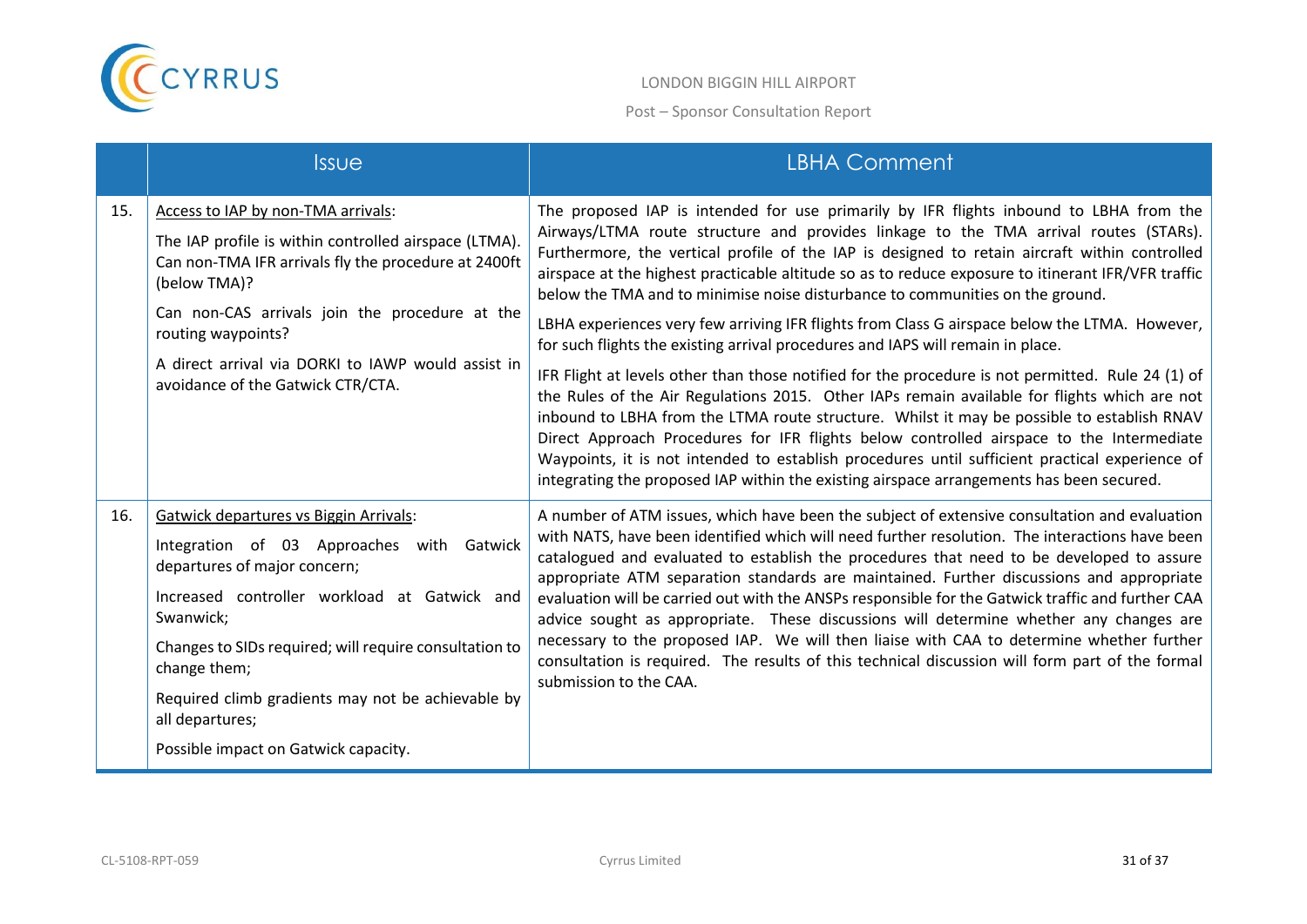

|     | <b>Issue</b>                                                                                                                                                              | <b>LBHA Comment</b>                                                                                                                                                                                                                                                                                                                                                                                                                                                                                                                                                                                                                                                                                                  |
|-----|---------------------------------------------------------------------------------------------------------------------------------------------------------------------------|----------------------------------------------------------------------------------------------------------------------------------------------------------------------------------------------------------------------------------------------------------------------------------------------------------------------------------------------------------------------------------------------------------------------------------------------------------------------------------------------------------------------------------------------------------------------------------------------------------------------------------------------------------------------------------------------------------------------|
| 17. | <b>Replication of Visual Circling tracks:</b><br>No evidence presented as to why the IAP cannot<br>follow the original blue line to the M25 over less<br>populated areas. | It is presumed that this refers to the 3 blue lines in Figures 11 to 14 in the consultation document.<br>The lines depicted are not "procedure design" tracks but are arbitrary specimen tracks which<br>were developed to enable the noise (SEL) analysis to be carried out. The visual circling<br>manoeuvre has no fixed, or predetermined, flight path but would be determined visually by the<br>pilot endeavouring to keep the runway in sight In poor weather conditions whilst manoeuvring<br>and reconfiguring the aircraft for landing. The visual circling manoeuvre could potentially be<br>carried out across the whole expanse of the area depicted by the blue lines or, indeed, beyond<br>that area. |
|     |                                                                                                                                                                           | The criteria for IAP design specified in ICAO Document 8168 (PANS-OPS) are very stringent in<br>order to ensure that an aircraft carrying out the procedure is protected from obstacles and the<br>manoeuvring required is compatible with the performance capabilities of any aircraft using it,<br>and also that, for RNAV procedures, it is within the functionality of the aircraft navigation systems<br>used to provide navigational guidance.                                                                                                                                                                                                                                                                 |
|     |                                                                                                                                                                           | The procedure design criteria for RNAV IAPs specify minimum segment lengths which must be<br>provided between consecutive turns. The minimum segment lengths between turns are<br>dependent on the aircraft speed and the size of the turn to be made. In addition, constraints are<br>placed on the minimum lengths of the final approach and intermediate segments of the<br>procedure.                                                                                                                                                                                                                                                                                                                            |
|     |                                                                                                                                                                           | In combination, therefore, it is not possible to create an IAP which is closer to the Airport or has<br>a shorter final approach path than the procedure as proposed. The proposed procedure has<br>been designed to be the shortest procedure possible that could be fitted into the available<br>airspace. Furthermore, a steeper than optimum final approach descent path has been used to<br>ensure that aircraft remain as high as possible for as long as possible.                                                                                                                                                                                                                                            |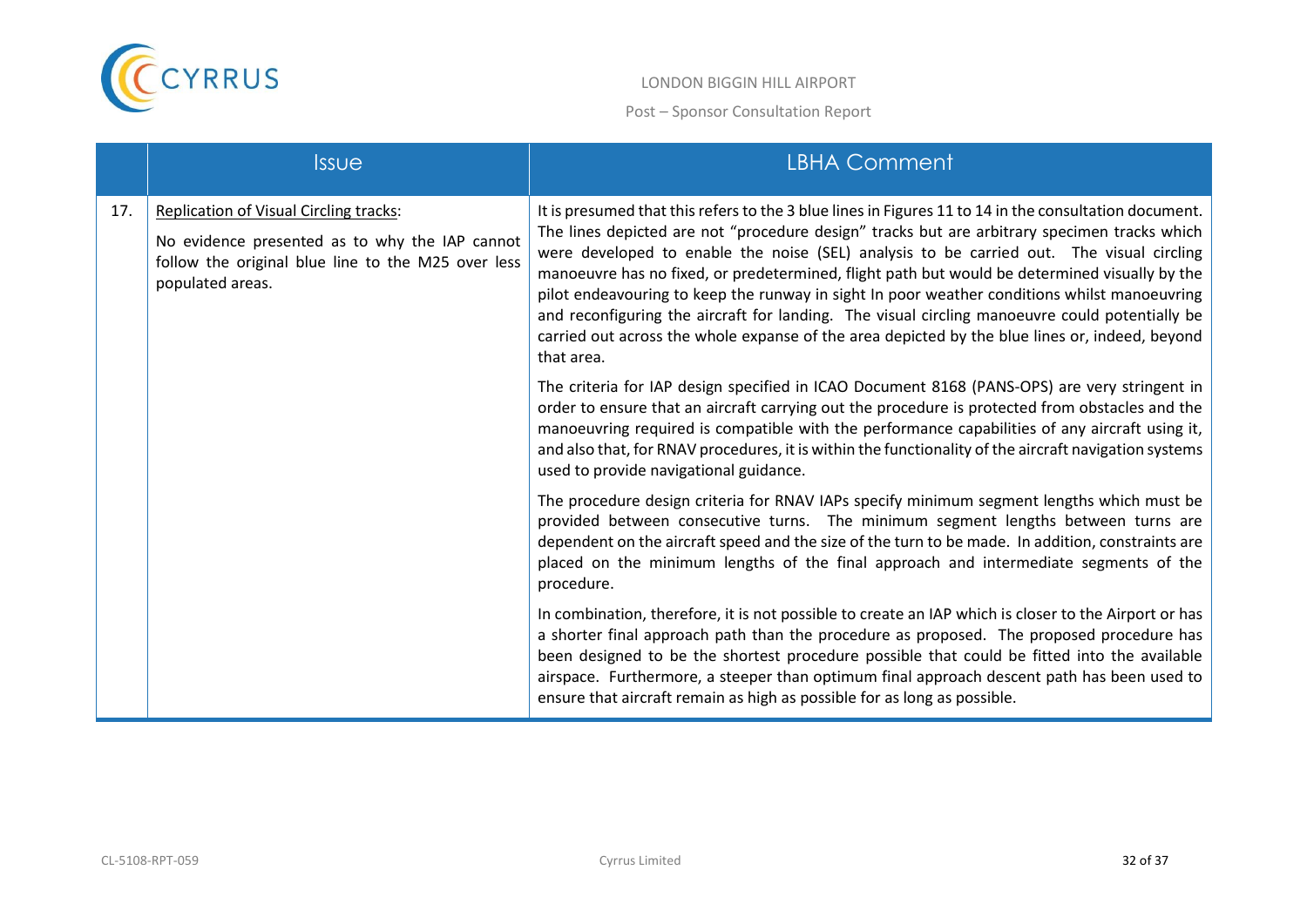

|     | <b>Issue</b>                                                                                                                                                                                                                | <b>LBHA Comment</b>                                                                                                                                                                                                                                                                                                                                                                                                                                                                                                                                                                                                                            |
|-----|-----------------------------------------------------------------------------------------------------------------------------------------------------------------------------------------------------------------------------|------------------------------------------------------------------------------------------------------------------------------------------------------------------------------------------------------------------------------------------------------------------------------------------------------------------------------------------------------------------------------------------------------------------------------------------------------------------------------------------------------------------------------------------------------------------------------------------------------------------------------------------------|
| 18. | Other Options:<br>No details of other options that have been<br>considered and why they have been rejected.                                                                                                                 | As explained above, it is not possible to construct an IAP over the areas to the west of the<br>aerodrome but to the east of Warlingham/Caterham due to the constraints of the international<br>safety criteria for IAP design.                                                                                                                                                                                                                                                                                                                                                                                                                |
|     | Why is the proposed procedure over densely<br>populated areas rather than over open areas to the                                                                                                                            | The design of an IAP is an iterative process and must take into account not only the procedure<br>design criteria but also the other airspace activities that might affect the procedure design.                                                                                                                                                                                                                                                                                                                                                                                                                                               |
|     | east?<br>No justification as to why only a single route was<br>chosen.<br>Some significant newly affected population centres<br>omitted from Figure 7 of the consultation document<br>and impact on them is not considered. | In this case we did consider, at the earliest stages, an IAP to the east of LBHA. See paragraph<br>4.2.2 of the consultation document. However, it was concluded that such an alignment would<br>have had a potentially greater adverse effect on Gatwick arrivals to runway 26 and departures<br>from runway 08 which would potentially lead the aircraft Traffic Collision Avoidance and Alerting<br>Systems (TCAS) identifying the LBHA arriving flight as a "threat" and generating nuisance warning<br>or avoidance alerts. This would not be acceptable to the overall ATM safety management<br>arrangements and was therefore rejected. |
|     | No detailed assessment of the environmental<br>impacts of all other options considered.                                                                                                                                     | We also considered an option whereby an aircraft inbound to LBHA runway 03 would be<br>considered as, and handled by NATS as, a Gatwick arrival. However, this would have impacted<br>on Gatwick runway capacity, which was not acceptable to the airport operator, and would have<br>required a different flight planned arrival route through the LTMA for runway 03 from that<br>applicable to runway 21, which was equally unacceptable to safe and regularised LTMA<br>operations.                                                                                                                                                        |
|     |                                                                                                                                                                                                                             | Thus, the only feasible option from a procedure design point of view and against which aircraft<br>separation, TCAS and other ATM safety issues could be resolved was a procedure to the west of<br>LBHA. Having established that this was the only viable option, it was a case of matching the<br>procedure design criteria for aircraft speeds, minimum final approach path length, descent path<br>options, and minimum segment lengths to provide the best fit against the available airspace and<br>other airspace activities.                                                                                                           |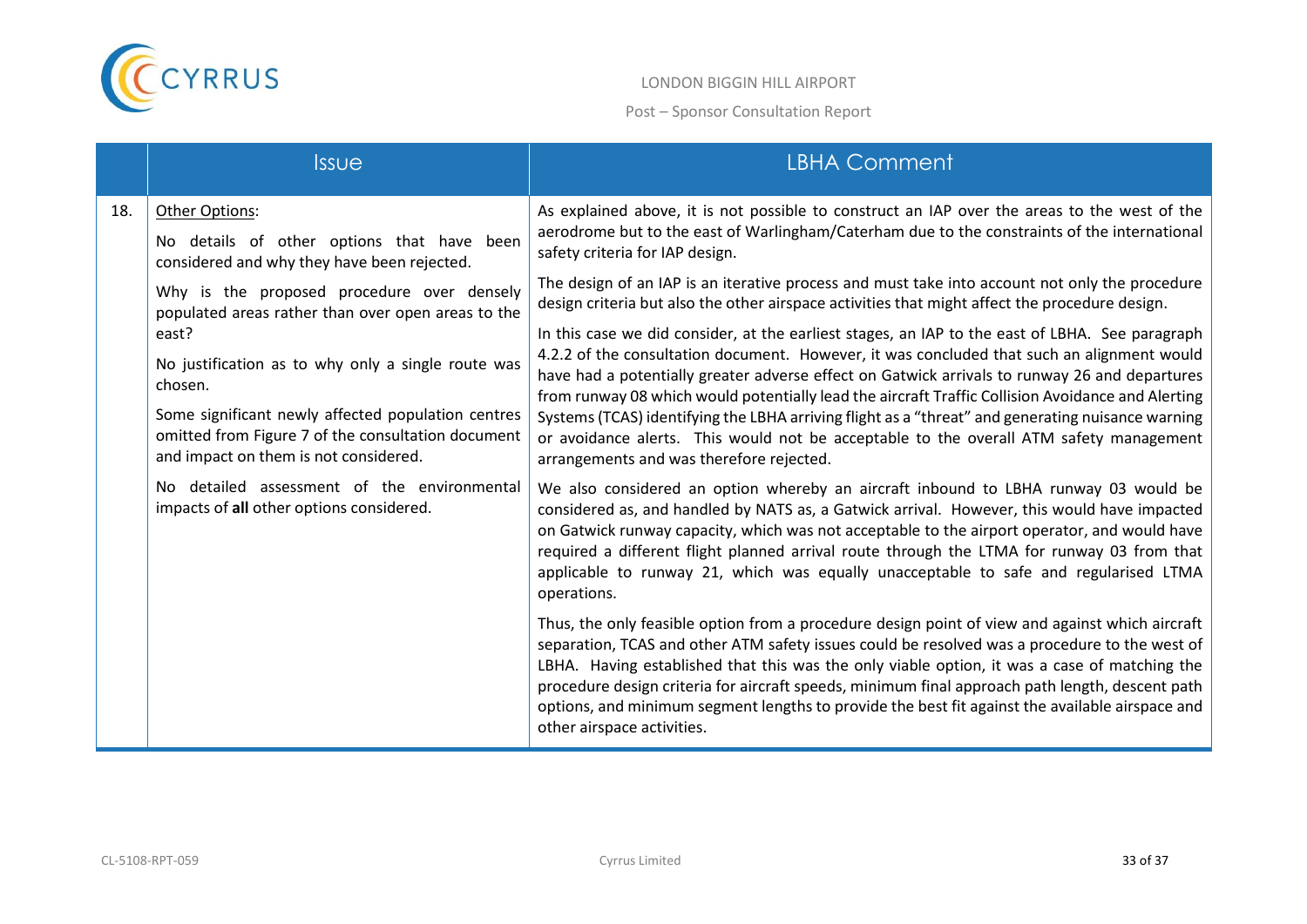

|     | <b>Issue</b>                                                                                                                                                                                                                                                                            | <b>LBHA Comment</b>                                                                                                                                                                                                                                                                                                                                                                                                                                                                                                                                                                                                                                                                                                                                                                                                                                                                                     |
|-----|-----------------------------------------------------------------------------------------------------------------------------------------------------------------------------------------------------------------------------------------------------------------------------------------|---------------------------------------------------------------------------------------------------------------------------------------------------------------------------------------------------------------------------------------------------------------------------------------------------------------------------------------------------------------------------------------------------------------------------------------------------------------------------------------------------------------------------------------------------------------------------------------------------------------------------------------------------------------------------------------------------------------------------------------------------------------------------------------------------------------------------------------------------------------------------------------------------------|
| 19. | Monitoring:<br>indication of what post-implementation<br>No.<br>monitoring will be carried out to assess the impact on<br>communities.<br>No indication of what post-implementation impacts<br>could trigger consideration of alternative routes.                                       | The CAA requires that a Post-Implementation Review (PIR) is carried out 12 months after the<br>implementation of any airspace change conducted under the CAP725 process. The PIR will, inter<br>alia, assess whether the IAP, as approved, has achieved the objectives stated in the ACP. If it has<br>not, then the CAA may withdraw the procedure or require LBHA to make any necessary<br>adjustments (which might entail a further ACP) to achieve compliance.                                                                                                                                                                                                                                                                                                                                                                                                                                      |
| 20. | Track variability:<br>The track of the proposed procedure is nominal and<br>subject to variations and tolerances. It is therefore<br>no more than an aspiration that might not<br>materialise.                                                                                          | All instrument navigation procedures are subject to tolerances which are specified in the various<br>airworthiness requirements for the aircraft equipment and are taken into account in the<br>procedure design criteria to ensure that aircraft have, at all times, adequate separation from<br>obstacles. In practice the actual navigation performance of aircraft on a day-to-day basis is more<br>accurate than the "worst case" tolerance allowed for in the airworthiness requirements. The<br>proposed IAP is an RNAV GNSS procedure requiring the use of satellite navigation technology<br>which is, in itself, a highly accurate navigation aid. The majority of aircraft using the IAP will be<br>using both lateral and vertical navigation (LNAV/VNAV) guidance to carry out an LPV approach,<br>which is an approach with the lateral accuracy, and repeatability, of an ILS localiser. |
| 21. | Track accuracy:<br>The inherent accuracy of RNAV technology results in<br>persistent annoyance for those living below the flight<br>path. This is unacceptable. Proposal does not utilise<br>the accurate navigation capability to direct the flight<br>path away from populated areas. | The move towards Performance-Based Navigation (PBN) and associated RNAV IAP<br>implementation is UK CAA Policy in accordance with EU and ICAO initiatives and is an essential<br>feature of the UK Future Airspace Strategy (FAS). Indeed, it is only the availability of this Policy<br>and the highly accurate and repeatable navigation afforded by PBN technology which enables<br>an IAP to runway 03 to be considered.<br>However, in common with all IFPs, whether conventional or RNAV, the procedures must be<br>designed in accordance with the safety criteria for procedure design (PANS-OPS), which<br>sometimes precludes the alignment of tracks away from built-up areas.                                                                                                                                                                                                               |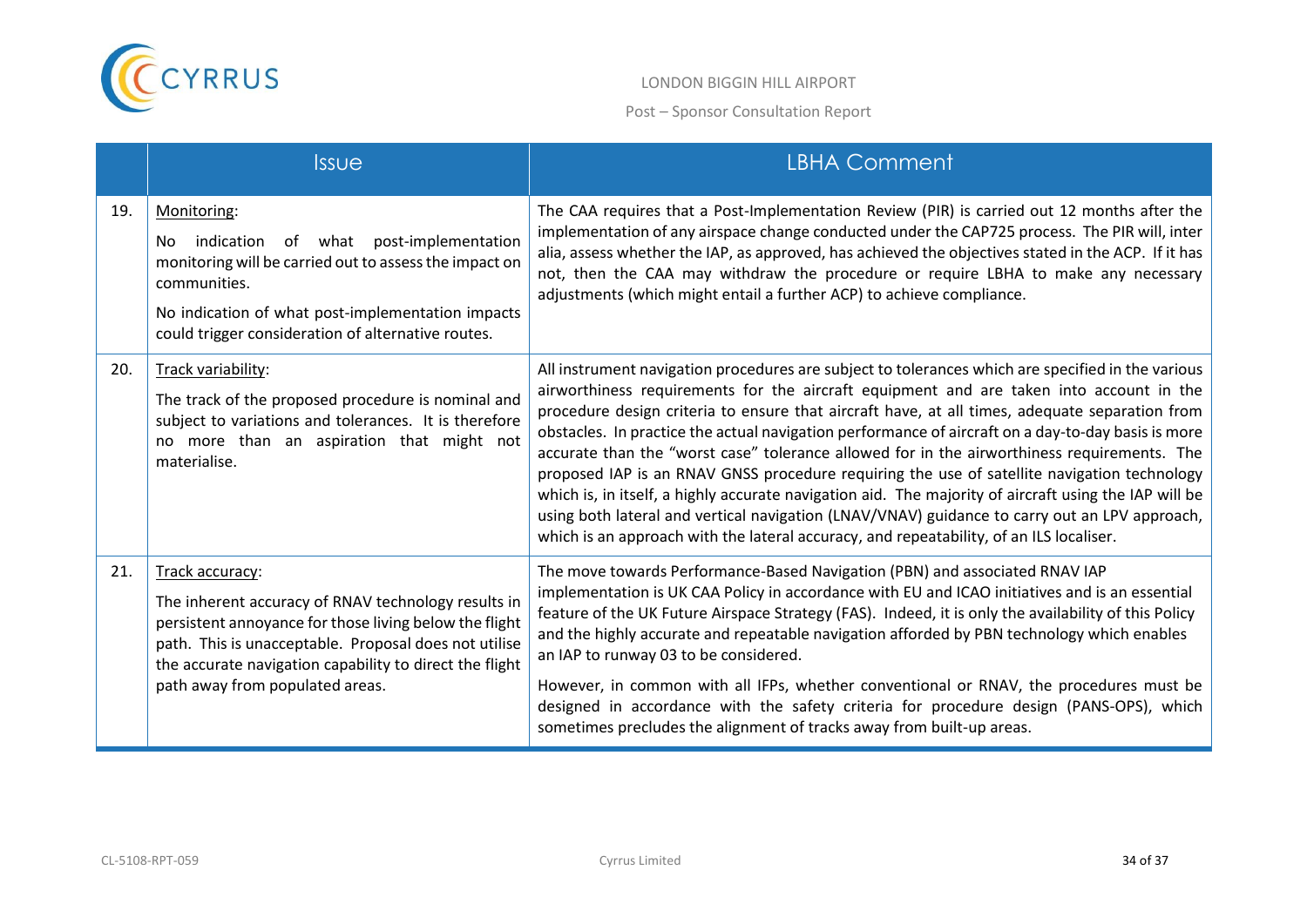

|     | <b>Issue</b>                                                                                                                                                                                                     | <b>LBHA Comment</b>                                                                                                                                                                                                                                                                                                                                                                                                                                                                                                                                                                                                                                                                                                                                                                                                                                                                                  |
|-----|------------------------------------------------------------------------------------------------------------------------------------------------------------------------------------------------------------------|------------------------------------------------------------------------------------------------------------------------------------------------------------------------------------------------------------------------------------------------------------------------------------------------------------------------------------------------------------------------------------------------------------------------------------------------------------------------------------------------------------------------------------------------------------------------------------------------------------------------------------------------------------------------------------------------------------------------------------------------------------------------------------------------------------------------------------------------------------------------------------------------------|
| 22. | Radio Mandatory Airspace:<br>Abandonment of the Radio Mandatory Airspace<br>(RMA) proposal compromises safety.                                                                                                   | The possible introduction of a complementary RMZ around LBHA to contain the proposed IAP<br>was considered at the Focus Group stage of the procedure development. However, Industry<br>feedback from the Focus Group indicated that an RMZ in the confined airspace available would<br>not be acceptable to the Industry as it is known that several non-radio equipped aircraft operate<br>regularly in the area. As such, it was unlikely that the CAA would accept such a case. Therefore<br>the decision was taken that the IAP proposal would be progressed independently of any other<br>proposal to change the status of the airspace. (Notwithstanding this, good airmanship should<br>facilitate itinerant radio-equipped VFR flights transiting close to the LBHA ATZ making an RTF call<br>to Biggin Approach to ascertain whether an IAP is taking place without the imposition of RMA.) |
|     |                                                                                                                                                                                                                  | Consequently the proposed IAP has been designed so that the IFR arriving flight to runway 03<br>from the Airways system can be retained within the overlying controlled airspace for as long as<br>is practicable, thereby minimising exposure to itinerant non-radio aircraft below controlled<br>airspace and outside the LBHA ATZ.                                                                                                                                                                                                                                                                                                                                                                                                                                                                                                                                                                |
|     |                                                                                                                                                                                                                  | The CAA considers it acceptable that IAPs exist outside controlled airspace and that "see and<br>avoid" is an acceptable means of collision avoidance. The indication of the IAP "arrow" on VFR<br>aeronautical charts will alert itinerant VFR pilots to the existence of the IAP and that an IFR flight<br>might be encountered. Similarly, a properly constructed and stable IAP will enable the pilots of<br>the IFR flight to ensure a more comprehensive lookout for other flights. Furthermore, when the<br>proposed IAP is being used to facilitate a landing in poor weather conditions it is unlikely that<br>non-radio VFR traffic would be operating.                                                                                                                                                                                                                                    |
| 23. | Routes for aircraft from the southwest:<br>The proposed IAP continues to use the ALKIN hold,<br>which is very fuel-efficient for aircraft from the<br>north/east but not so for aircraft from the<br>south/west. | The arrival routes for aircraft inbound to LBHA through the LTMA from the Airways System are<br>specified by NATS London Terminal Control and are not within the gift of LBHA to determine.<br>The retention of the ALKIN holding fix as the starting point of the proposed IAP (following routing<br>via the NATS-derived OSVEV Transition Arrival Routes) is compatible with the overlying LTMA<br>ATM arrangements.                                                                                                                                                                                                                                                                                                                                                                                                                                                                               |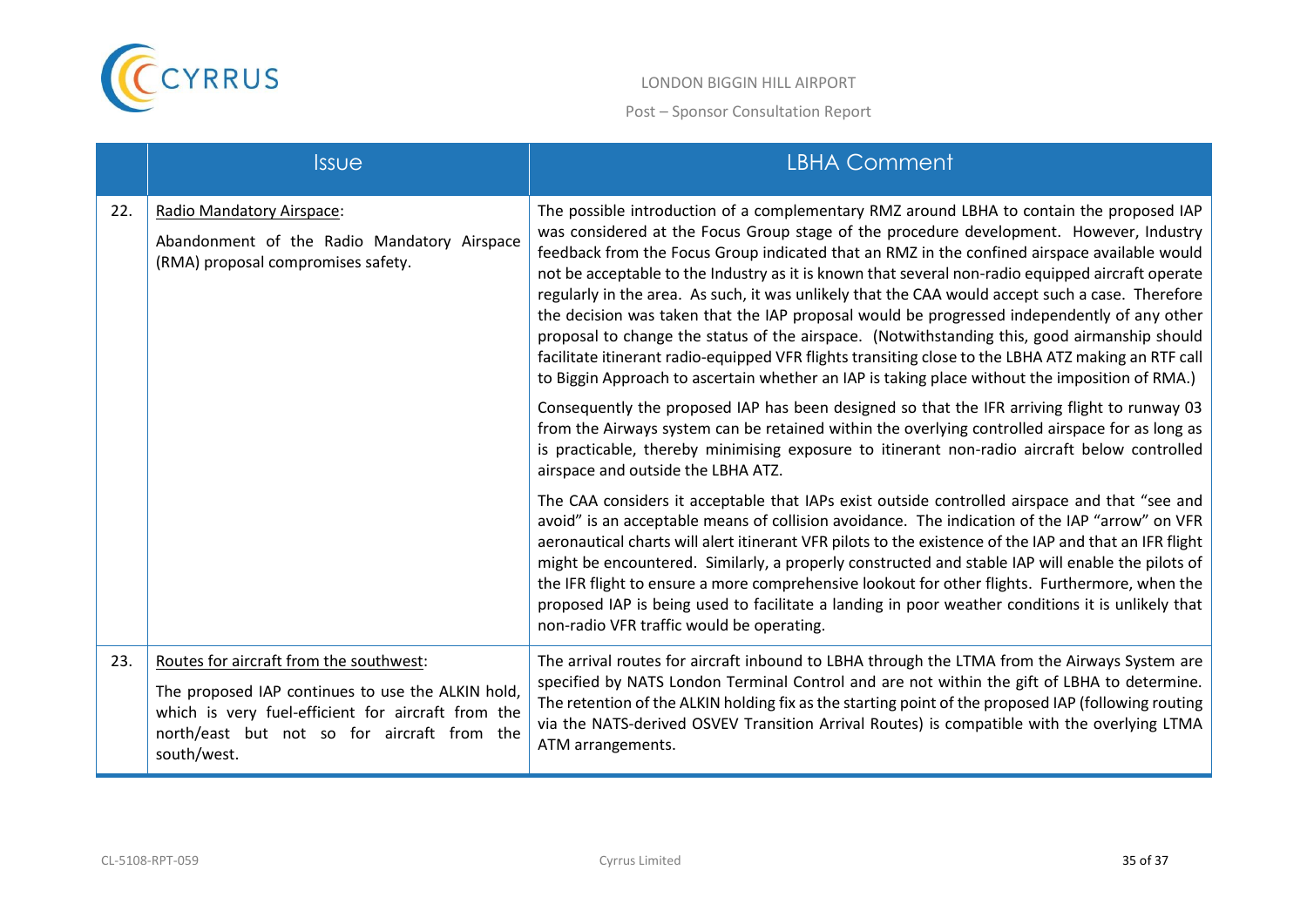

|     | <b>Issue</b>                                                                                                                                                                               | <b>LBHA Comment</b>                                                                                                                                                                                                                                                                                                                                                                                                                   |
|-----|--------------------------------------------------------------------------------------------------------------------------------------------------------------------------------------------|---------------------------------------------------------------------------------------------------------------------------------------------------------------------------------------------------------------------------------------------------------------------------------------------------------------------------------------------------------------------------------------------------------------------------------------|
| 24. | Tactical deviations from the procedure:<br>The consultation document makes no reference to<br>the possible impact of tactical "short cuts" in the<br>LTMA to access the IFP.               | The situation for an IAP is different to the situation cited by the respondent regarding a previous<br>airspace change elsewhere. That was about tactical direct or shortened routings used by<br>controllers within the LTMA away from a Standard Arrival Route (STAR) at higher levels within<br>the LTMA. For IAPs neither the pilot not the controller has the authority to deviate from or<br>"shorten" that which is published. |
| 25. | Waypoint design:<br>performance<br>Different navigation<br>of aircraft<br>navigation systems in interpreting "flyover" and<br>"flyby" waypoints and different resultant tracks.            | All waypoints in the proposed IAP are specified as flyby waypoints and the required navigation<br>database coding will be published as part of the procedure publication requirements. Coding<br>any part of the procedure with a flyover waypoint is therefore not an option for navigation<br>database providers. The procedure is also speed limited (also specified within the coding tables)<br>to reduce the segment lengths.   |
|     |                                                                                                                                                                                            | Figure 14 of the consultation document was developed by our Noise Consultants to represent<br>assessments along the flight path and does not depict the waypoint positions (perhaps this<br>should have been made clear in the text).                                                                                                                                                                                                 |
|     |                                                                                                                                                                                            | As an example of the "turn anticipation" for a flyby waypoint, at a maximum speed of 180kt for<br>a 65° track change at 25° bank angle in still air the turn anticipation is 0.6NM. The on-board Flight<br>Management System (FMS) assesses the prevailing wind conditions and ground speed and<br>initiates the turn and adjusts the bank angle to follow the required flight path.                                                  |
| 26. | Waypoint query:<br>In the consultation document the text states that<br>waypoint ARR01 is over the M25 Junction 4 whereas<br>the diagrams show it to be to the southwest of<br>Junction 4. | This is an error in the text. Waypoint ARR01 is actually approximately $\frac{1}{2}NM$ southwest of<br>Junction 4 as depicted in the procedure diagram at Figure 7. The track from ALKIN towards<br>ARR01 overflies Junction 4. At a nominal maximum speed of 210kt the initiation of the turn for<br>the flyby waypoint would start in the vicinity of Junction 4.                                                                   |